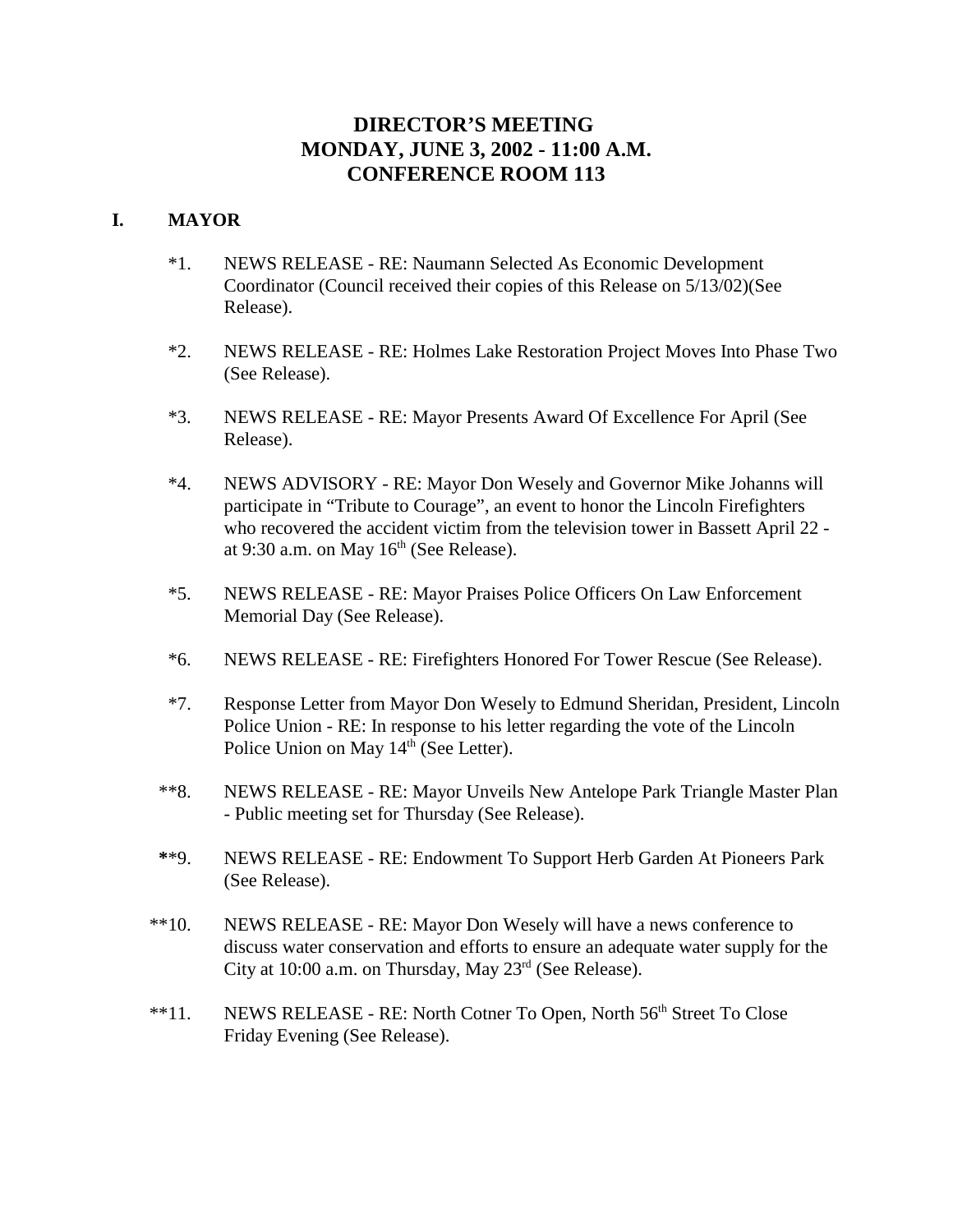- \*\*12 NEWS RELEASE RE: Mayor Urges Water Conservation Praises Project Coordination (See Release).
	- 13. NEWS ADVISORY Announcing News Conference on the Comp Plan and the issues concerning the Salt Creek Tiger Beetle (See Advisory)
	- 14. NEWS RELEASE RE: Mayor Thanks Local Team for Work on Tiger Beetle Issue - Expresses disappointment at Federal decision of the USFWS. (See Release)
	- 15. NEWS RELEASE RE: Portion of South 56<sup>th</sup> Street to Close on Friday Morning (Friday, May  $31<sup>st</sup>$  at 6:00 a.m. - for about six weeks) (See Release)
	- 16. NEWS RELEASE RE: Mayor Pleased with City Council and County Board Approval of New Comprehensive Plan (See Release)
	- 17. NEWS RELEASE RE: Fund-Raising For Husker Link Trail Completed Activities planned for National Trails Day include dedication of Trailhead and Station (See Release).
	- 18. NEWS RELEASE RE: Lincoln Boosts Paper Recycling During "Clean Your Files Week" (See Release).
	- 19. Letter from Mayor Don Wesely to Kenneth Kiene RE: The Old Federal Building (See Letter).

# **II. CITY CLERK**

- \*1. Letter from J.D. Burt, For the Firm, Design Associates of Lincoln, Inc. brought into Council Office by City Clerk Joan Ross - RE: Improvement District #183 - SW 8<sup>th</sup> Street, West "C" Street to Hanneman Drive - #5, 02-58 on the Agenda for 5/20/02) (See Letter).
- 2. Letter from Mary McGinn brought into Council Office by City Clerk Joan Ross RE: - Honoring Phyllis Todd for her many years of service to the citizens of Lincoln. (See Letter)
- 3. Letter from Jack Lynch, Olsson Associates brought into Council Office by City Clerk Joan Ross - RE: Request the City to not create Sewer District No. 1177 - #8, 02-30 (See Letter).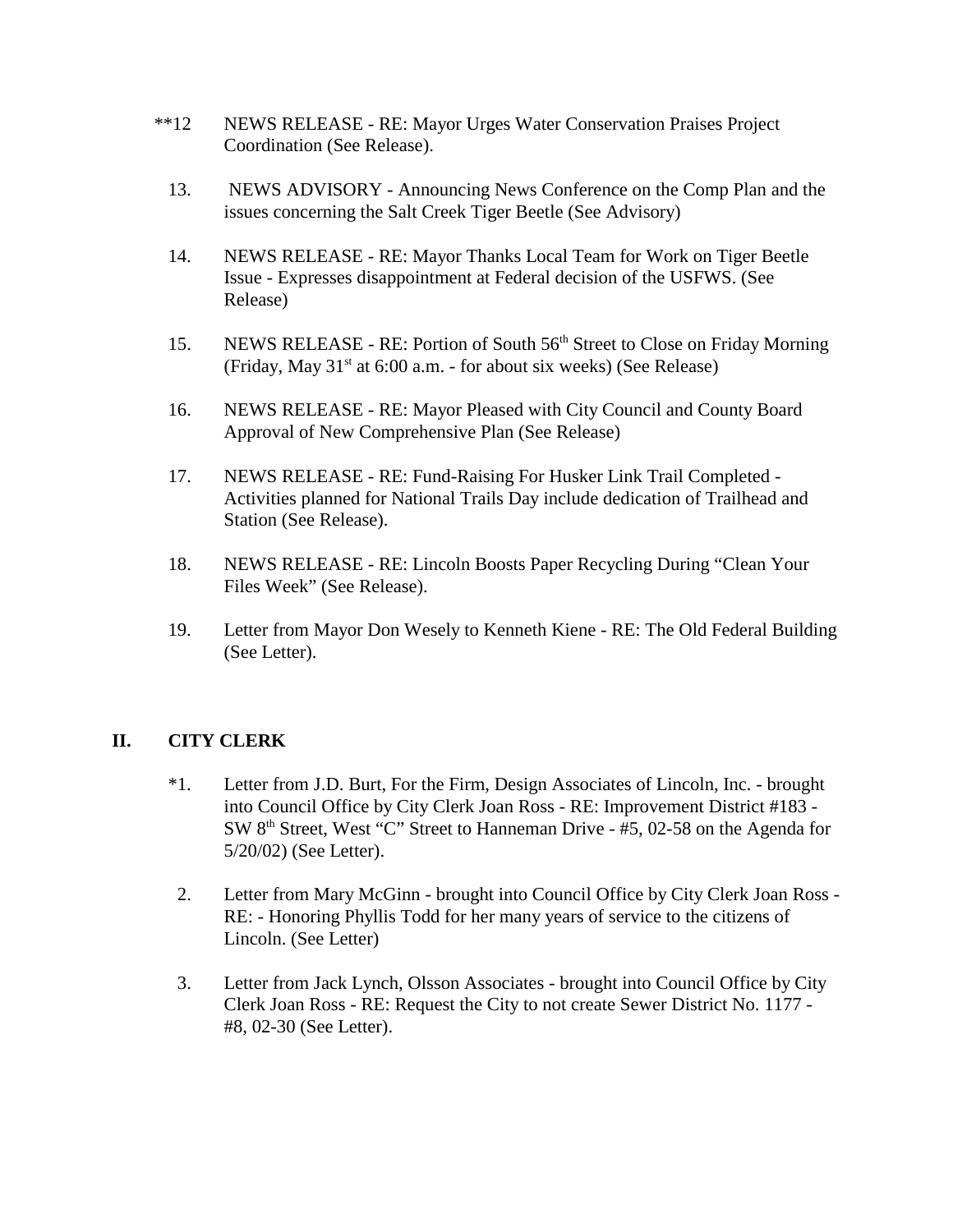# **III. CORRESPONDENCE**

# **A. COUNCIL REQUESTS**

# **ANNETTE McROY**

- 1. OUTSTANDING Request to **Library Department/** Public Works & Utilities Department - RE: Can a Library sign be erected in the area of West Knight & NW 48th Street? (RFI#108-4/8/02). — **1.) SEE RESPONSE FROM PUBLIC WORKS & UTILITIES DEPARTMENT RECEIVED ON RFI#108 - 4/24/02**
- 2. Request to Nicole Fleck-Tooze, Public Works & Utilities Department/Health Department (Health - RFI#110A) – RE: (Again) A problem with one of the undeveloped lots, 544 Lamont (PW – RFI#110 - 5/8/02)**. — 1.) PUBLIC WORKS & UTILITIES DEPARTMENT REFERRED THIS RFI#110 TO THE HEALTH DEPARTMENT - RFI#110A FORWARD TO THE HEALTH DEPARTMENT**
- 3. Request to Library Department RE: Kids using the Internet at the libraries (RFI#111 - 5/30/02)

# **TERRY WERNER**

- 1. OUTSTANDING Request to Parks & Recreation Department RE: Woods Park (RFI#59 - 4/30/02)
- 2. Request to Lynn Johnson, Parks & Recreation Director RE: Bike Path (RFI#60 5/22/02)
- 3. Request to Norman Agena, County Assessor RE: Commercial Property Assessments (RFI#61 - 5/22/02). — **1.) SEE RESPONSE FROM NORMAN AGENA, COUNTY ASSESSOR RECEIVED ON RFI#61 - 5/23/02**
- 4. Request to Public Works & Utilities Department RE: Public transportation and ease of walking or biking (RFI#62 - 5/22/02)

# **COLEEN SENG**

1. OUTSTANDING Request to Parks & Recreation Department/ **Mayor** - RE: Reconsider the placement of the port-a-potty in the Piedmont Park (RFI#894 - 4/25/02). — **1.) SEE RESPONSE FROM LYNN JOHNSON, PARKS & RECREATION DIRECTOR RECEIVED ON RFI#894 - 5/14/02**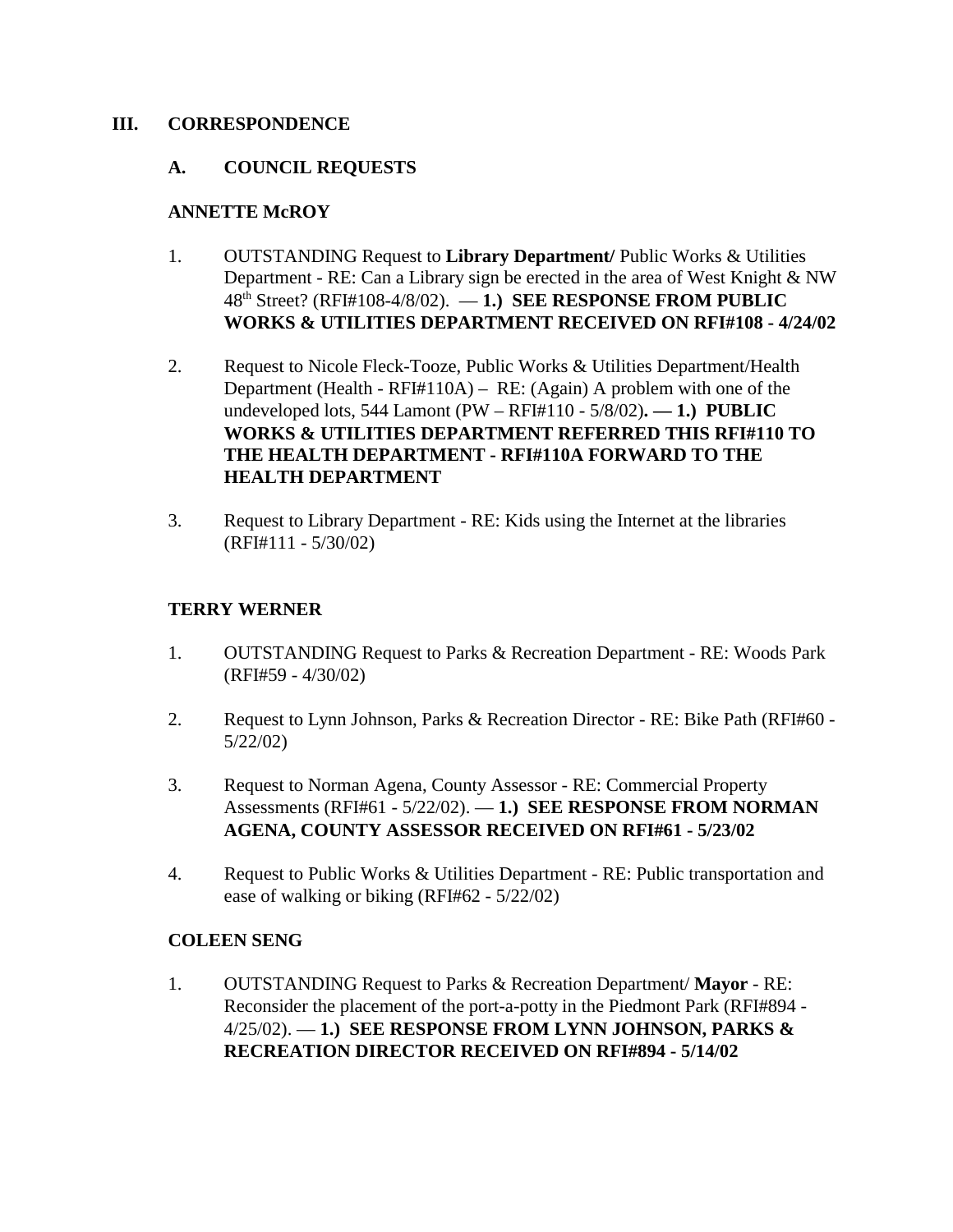- 2. OUTSTANDING Request to Public Works & Utilities Department RE: Sidewalk Repair (RFI#897 - 5/9/02). — **1.) SEE RESPONSE FROM HARRY KROOS, PUBLIC WORKS & UTILITIES DEPARTMENT RECEIVED ON RFI#897 - 5/28/02**
- 3. Request to Public Works & Utilities Department-Transportation RE: A left turn signal at  $48^{th}$  & Adams (RFI#899 -  $5/20/02$ )
- 4. Request to Public Works & Utilities Department Sidewalks RE: A sidewalk situation on Leighton Street on the north side of Kahoa Park (RFI#900 - 5/20/02)
- 5. Request to Law Department/Police Department RE: Noise level in the morning hours (RFI#901 - 5/22/02)

# **JONATHAN COOK**

- 1. OUTSTANDING Request to Don Killeen, C/C Property Management RE: Old Federal Building Improvements (RFI#70 - 4/22/02)
- 2. OUTSTANDING Request to Clint Thomas, Urban Development Department RE: Old Federal Building Appraisal Review (RFI#71 - 4/22/02)
- 3. OUTSTANDING Request to Dallas McGee, Urban Development Department RE: Old Federal Building (RFI#73 - 5/13/02)
- 4. Request to Steve Hubka, Finance Department RE: Budget Impact of Old Federal Building Proposal (RFI#74 - 5/28/02) — **1.) SEE RESPONSE FROM STEVE HUBKA, FINANCE DEPARTMENT RECEIVED ON RFI#74 - 5/29/02**

# **B. DIRECTORS AND DEPARTMENT HEADS**

# **ANIMAL CONTROL**

\*1. Response E-Mail from Jim Weverka to Ms. Flodman - RE: Rooster Enforcement E-Mail sent to City Council (See E-Mail).

# **COUNTY COMMISSIONERS**

\*1. Letter from Bob Workman, Chair, Lancaster County Board of Commissioners to Larry Hudkins, Chair, Public Building Commission - RE: Old Federal Building (See Letter).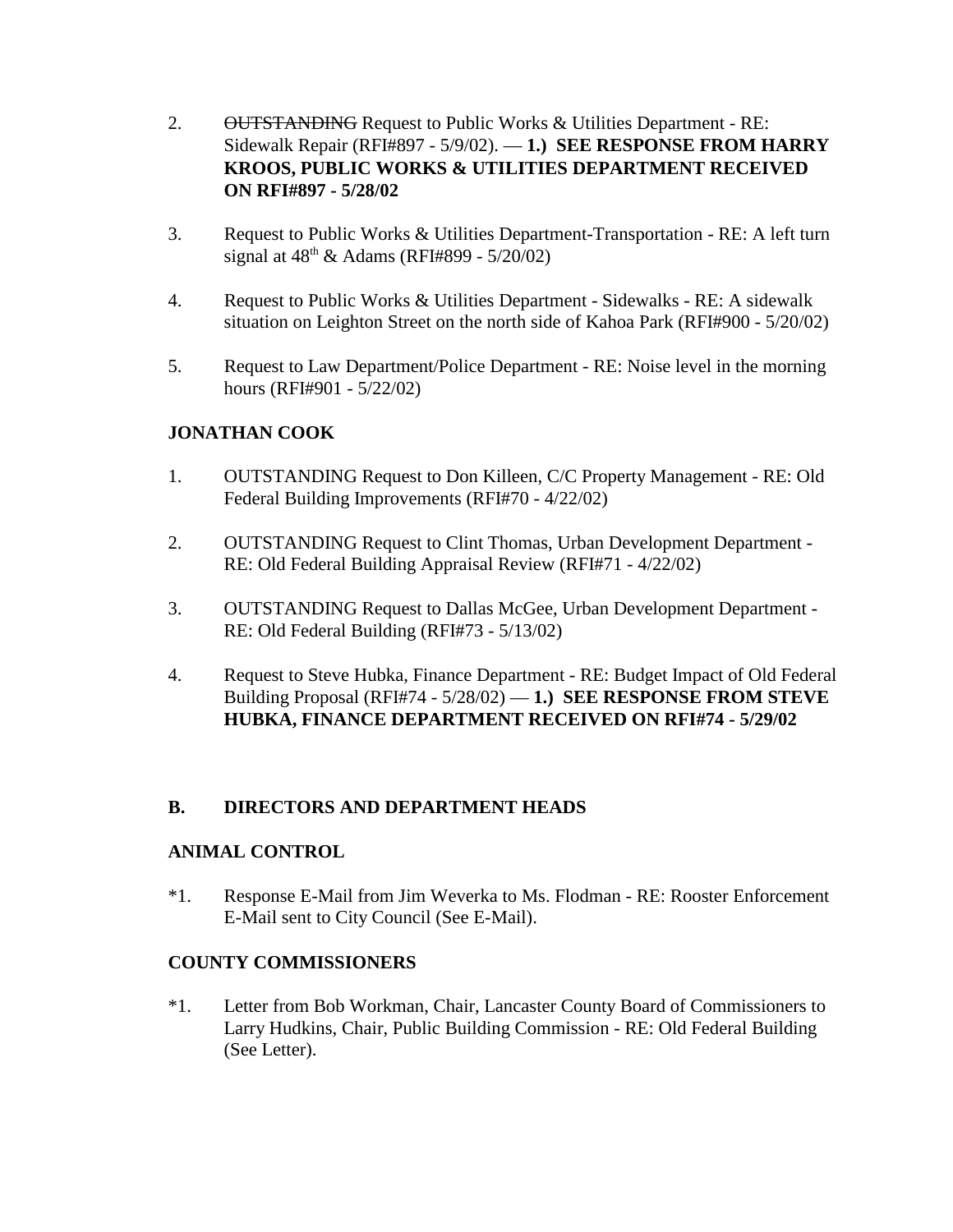2. Letter from Lancaster County Board of Commissioners - RE: The Old Federal Building (See Letter).

# **FINANCE/AUDITING**

\*\*1.Letter of Report from Mark Leikam, City of Lincoln Keno Auditor - RE: Sample sizes exceeded the minimum required and additional procedures were performed as determined necessary by the City of Lincoln's level of keno activity and are summarized as follows: (See Letter).

# **FINANCE/CITY TREASURER**

- \*1. Material from Don Herz & Melinda J. Jones RE: Resolution & Finance Department Treasurer Of Lincoln, Nebraska - Investments Purchased Between May 6 and May 10, 2002 (See Material).
- \*\*2. Material from City Clerk Joan Ross & City Treasurer Melinda J. Jones RE: Office of Treasurer, City of Lincoln - Monthly City Cash Report & City of Lincoln, Pledged Collateral Statement - April 30, 2002. (See Material)
	- 3. Material from Don Herz & Melinda J. Jones RE: Resolution & Finance Department Treasurer Of Lincoln, Nebraska - Investments Purchased Between May 20 and May 24, 2002 (See Material).

# **LAW DEPARTMENT**

- \*1. Inter-Department Communication from Rick Peo RE: Bill No. 02-52 LES Billing Donation (See Memo).
- 2. Response Letter from James D. Faimon to John Tavlin RE: Snow Removal Costs (See Letter).

# **LIBRARY**

\*1. Lincoln City Libraries - Director's Report - April 2002 Statistics - Monthly Categorical Report - Fund Balances.

# **PLANNING**

\*1. Memo from Kent Morgan - RE: Comprehensive Plan Amendments - Amendment Requests for Draft Comprehensive Plan (See Memo).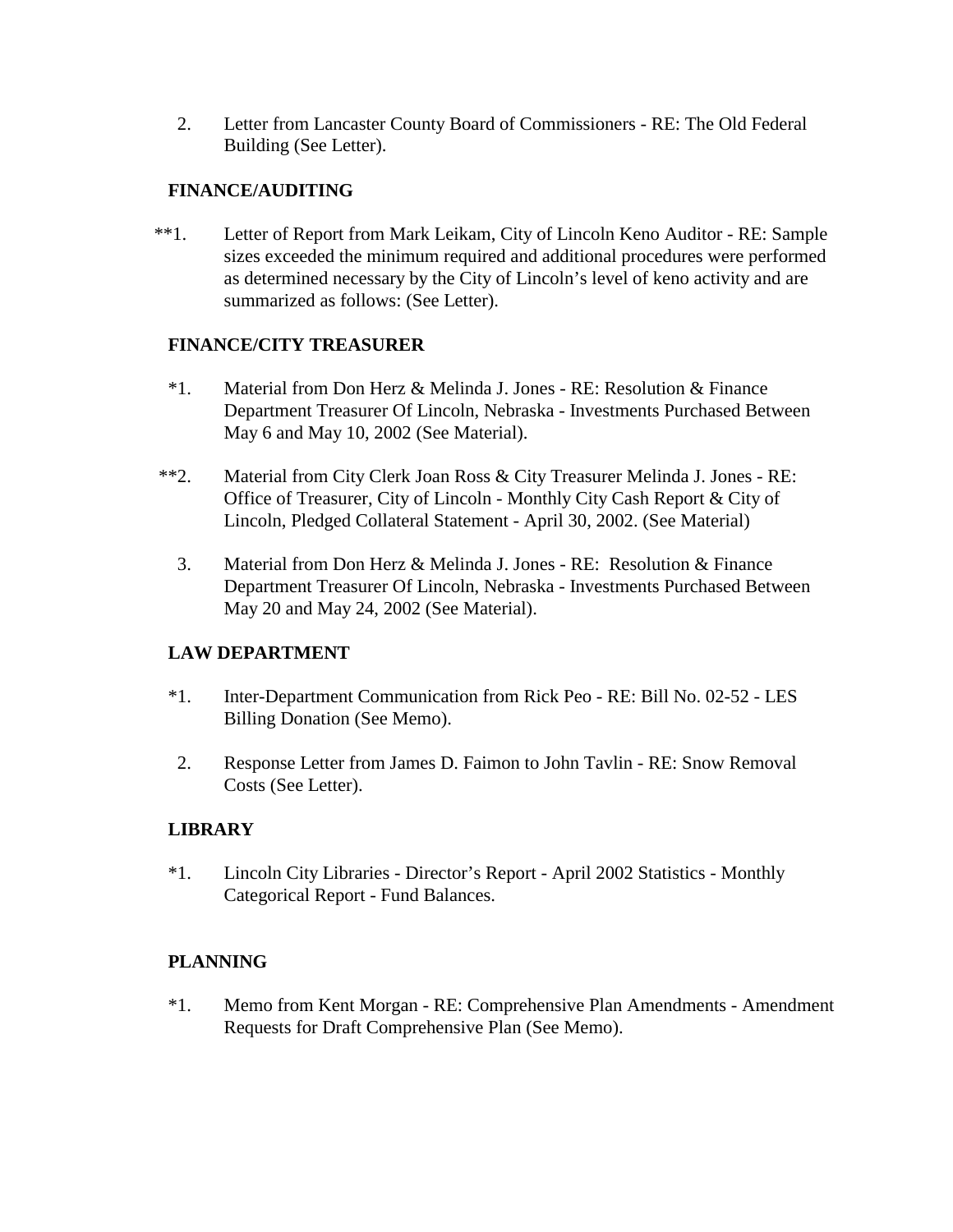# **PLANNING COMMISSION FINAL ACTION . . . . .**

- \*\*1. Final Plat No. 01033 Villa Van Dorn 1<sup>st</sup> Addition (S.W. 15<sup>th</sup> Street and Patterson Drive) Resolution No. PC-00744.
- \*\*2. Final Plat No. 02006 Hartland's Cardinal Heights  $1<sup>st</sup>$  Addition (East of N.W.  $56<sup>th</sup>$ Street and south of W. Leighton Avenue) Resolution No. PC-00745.
- \*\*3. Special Permit No. 1973 (Broadcast Tower 3800 Cornhusker Highway) Resolution No. PC-00743.
- <sup>\*\*</sup>4. Combined Use Permit/Special Permit No. 20 (So. 70<sup>th</sup> Street and Teton Drive) Resolution No. PC-00742.
	- 5. Final Plat No. 02014 Highlands Business Park 2nd Addition (West side of N.W. 12<sup>th</sup> Street at Highland Boulevard) Resolution No. PC-00746.

# **PUBLIC BUILDING COMMISSION**

- \*1. Material from John Layman to Don Killeen and answers from Don Killeen to John Layman – RE: Old Federal Building (See Material).
- \*2. Material RE: Old Federal Building Cost Study For The Public Building Commission - Prepared by Steve Flanders - May 10, 2002 (See Material).
- 3. Material from Steve Flanders RE: Changes and Additions to May 10, 2002 "Old Federal Cost Study for The Public Building Commission" (See Material).

# **PUBLIC WORKS & UTILITIES DEPARTMENT**

- \*1. Public Works & Utilities Advisory RE: Executive Order Project 64214 12" Water Main Project - 15<sup>th</sup> Street from Lake Street to North of Marion Street - HEP Plumbing will be starting this project on May 20, 2002 (See Advisory).
- \*\*2. Response Letter from Scott Opfer to Ed Holloway RE: The problems with cuthrough traffic on Sandalwood Drive and Sycamore Lane (See Letter).
	- 3. Material from Allan Abbott RE: Lincoln Solid Waste Operations (Council copies delivered to their homes on 5/24/02) (See Material).
	- 4. Letter from Allan Abbott to Larry Hudkins RE: New Parking Garage (See Letter).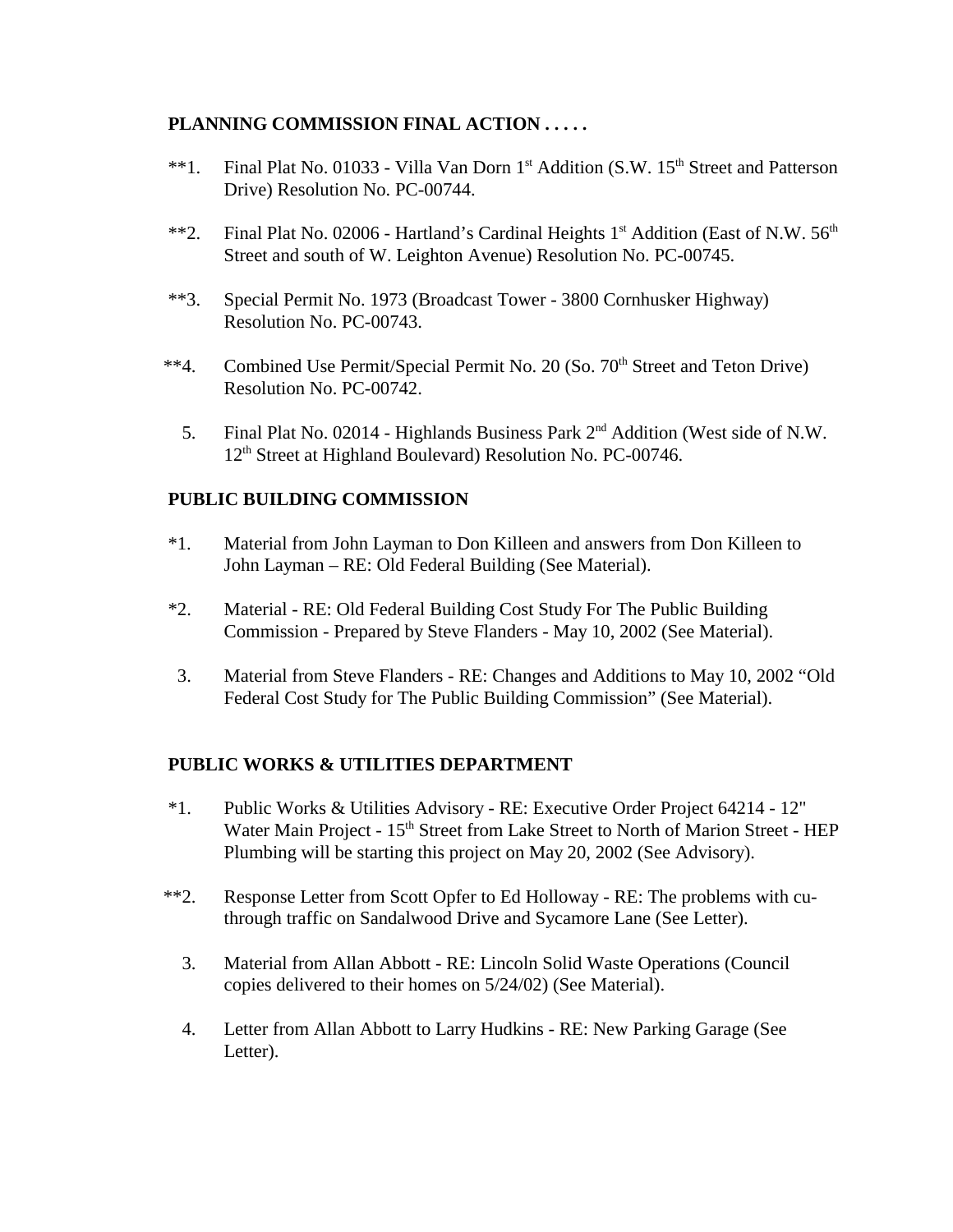- 5. Response Letter from Allan Abbott to Sue Hundley RE: Complimentary letter referencing Randy Hoskins and his professionalism in dealing with the issues of concern to Ms. Hundley. (See Letter)
- 6. Response Letter from Allan Abbott to Senator LaVon Crosby RE: The proposed round-about at 33<sup>rd</sup> and Sheridan; also addressed were concerns with parking garages at Lincoln's public schools and the impact such expenditures would have on road construction/repair funds. (See Letter)
- 7. Letter from Randy Hoskins to Residents RE: Public Works has reviewed the options that you presented for restriping 32nd Street south of Pine Lake Road (See Letter).

# **URBAN DEVELOPMENT DEPARTMENT**

- \*1. Faxed Letter from Lilly Blase, President, Preservation Association Of Lincoln to Dallas McGee - RE: Thank you for coming to PAL's Board Meeting last Wednesday evening. We are providing, in writing as per your suggestion, the questions that we thinks need to be addressed - (See Letter).
- 2. Response Letter from Dallas McGee to Lilly Blase, President, Preservation Association of Lincoln - RE: The Old Federal Building (See Material).
- 3. Memo & Material from Troy Gagner RE: Living Wage Information (See Material).

# **WEED CONTROL AUTHORITY**

- \*1. Combined Weed Program City of Lincoln April 2002 Monthly Report Noxious Weed Control Authority.
- \*\*2. Memo from Russ Shultz, Weed Control RE: Weed Abatement Penalties and Heights Requirement (See Memo).

# **C. MISCELLANEOUS**

- \*1. Letter from Richard Hedrick RE: The City of Lincoln property between the street and the private property owned by private individuals known as parking (See Letter).
- \*2. E-Mail from Lois Poppe RE: Arnold Heights Library (See E-Mail).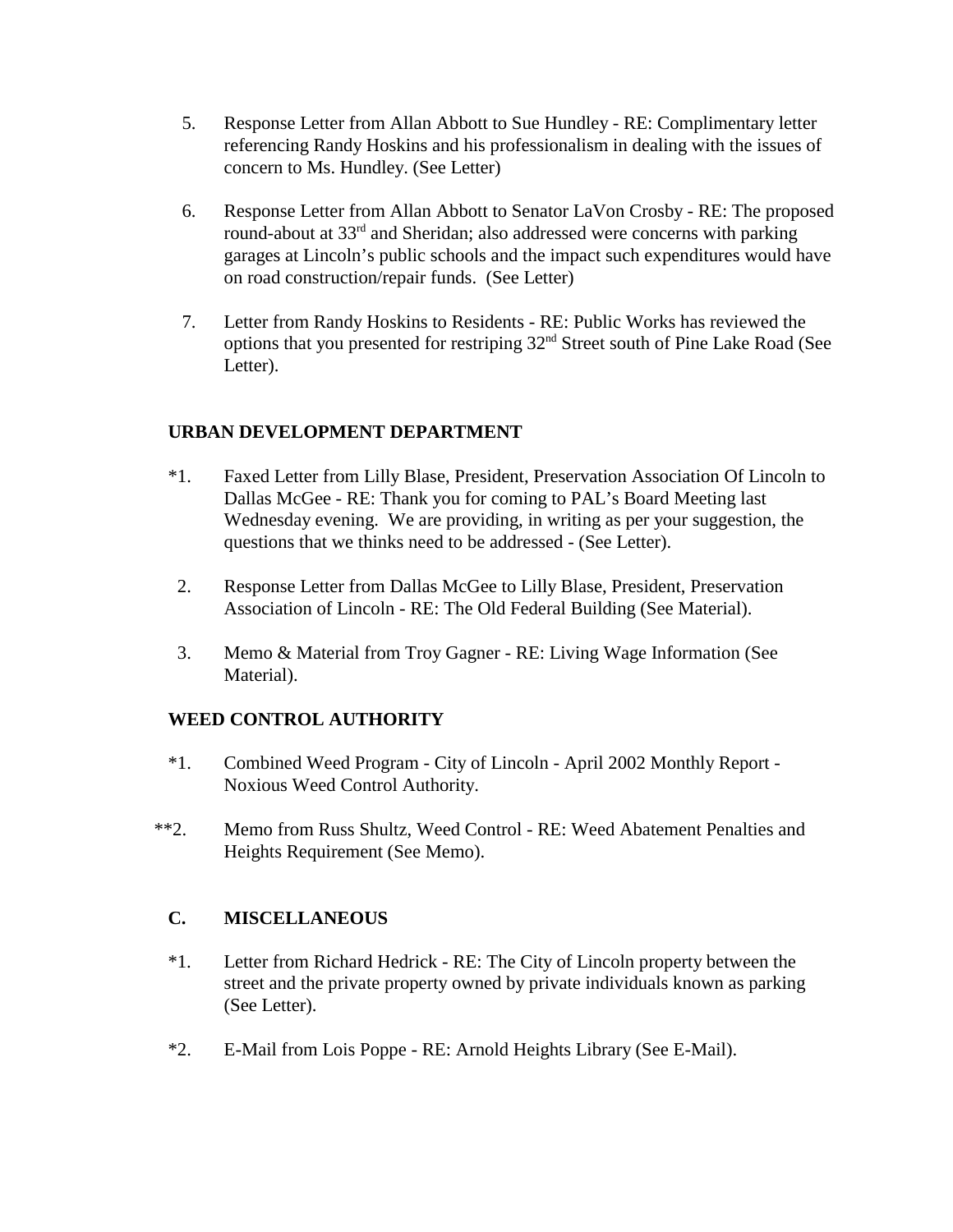- \*3. E-Mail from Donna Brophy RE: Body Piercing/Tattooing Ordinance (See E-Mail).
- \*4. E-Mail from Donald L. Deal RE: Body Piercing/Tattooing Ordinance (See E-Mail).
- \*5. E-Mail from Carrie C. Harris RE: Body Piercing/Tattooing Ordinance (See E-Mail).
- \*6. E-Mail RE: Jerry Shoecraft's Appointment to the LES Board (See E-Mail).
- \*7. Letter from Edmund Sheridan, President, Lincoln Police Union RE: The Lincoln Police Union voted by an overwhelming majority to adhere to the current contract as signed by the City and the Union (See Letter).
- \*8. Material from Kierstin M. Reed, The Arc of Lincoln/Lancaster County Individual & Family Support Services Coordinator, Staff Advisor for People First of Lincoln – RE: Individuals with developmental disabilities living in Lincoln have increasingly become concerned about the lack of access to the community in which they live (See Material).
- \*9. E-Mail from David W. Hundley RE: S. 32nd Street Proposal Westside Parking (See E-Mail).
- \*10. Letter from Gene Brake, Lincoln Chamber of Commerce, 2002 Chairman RE: The Lincoln Chamber of Commerce Board of Directors desire to inform you of their recent action in support of the Old Federal Building Redevelopment Project that is currently before you for consideration (See Letter).
- \*11. MEDIA RELEASE from Lori Seibel, Executive Director, Community Health Endowment - RE: Release of Annual Report to the Community (See Release).
- \*12. Letter with Signatures RE: The undersigned residents have read and agreed to the following solutions to the parking issue along  $S. 32<sup>nd</sup>$  Street: (See Letter).
- \*\*13. Letter from Frank Hilsabeck, Co-Chairman, Lincoln Partnership for Economic Development - RE: That the Council members would like to have a response regarding their inquiry into attending LPED Investor's and Steering Committee (Board of Directors') meetings **(Also noted for discussion on "Noon" Agenda )**  (See Letter).
- \*\*14. Letters from Lincoln Public Schools with 36 names on it RE: The purpose of this letter is to respond to recent newspaper articles that suggest the resource officers may be eliminated at the elementary level **AND** A **Corrected Copy** of the letter) (See Letters).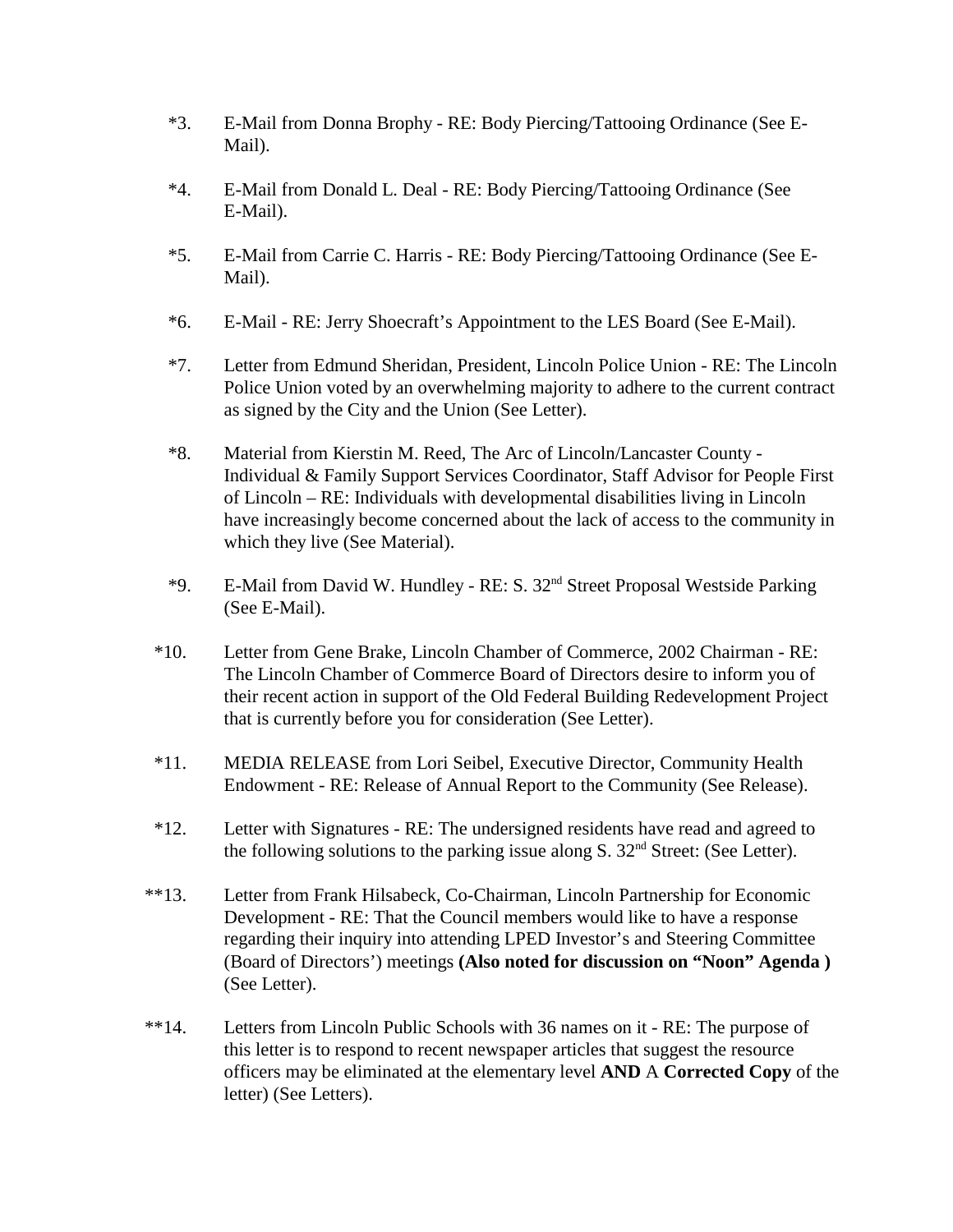- \*\*15. E-Mail from Tiffini RE: I, and several of my neighbors have reported gang activity and drug trafficking in our neighborhood - the address where the problems arise is 6408 Morrill Avenue (See E-Mail).
- \*\*16. E-Mail from Kevin L. Johnson, R.P. (was addressed to Jon Camp) RE: Comp. Plan Amendments - Transportation (See E-Mail).
- \*\*17. Faxed Material from Robert Weigel, Realty Trust Group RE: We herewith respectfully request your immediate consideration of the following parcels to be included in the "Lincoln Comprehensive Plan" (See Material).
- \*\*18. E-Mail from Jeffrey T. Altman, MA NOMC RE: Comments on the Comprehensive Plan (See E-Mail).
	- 19. E-Mail from Carol Brown RE: Promoting Lincoln (See E-Mail).
	- 20. E-Mail from Bobbie & Hal Allen to Editor, Lincoln Journal Star RE: The Old Federal Building (See E-Mail).
	- 21. E-Mail from Keith Dubas, Architect RE: The Old Federal Building (See E-Mail).
	- 22. E-Mail from Doug Beran RE: Opposition to the annexation and development of the land owned by the Meginnis brothers near  $95<sup>th</sup>$  & East Holdrege Street (See E-Mail).
	- 23. Letter from Kenneth Kiene of MindVision Software RE: Purchase Offer on Old Federal Building for development and preservation. (See Letter)
	- 24. Letter from Members of the Lincoln Optimist Club RE: *Opposing* the Elimination of the School's Human Resource Officers from the City's Budget (See Letter).
	- 25. Letter from Lilly Blase, President, Preservation Association of Lincoln to Lincoln Journal Star, c/o Gordon Winter, Opinion Page Editor - RE: The Old Federal Building (See Letter).
	- 26. Letter from Marleen Rickertsen RE: The Old Federal Building (See Letter).
	- 27. Letter from Therron Stackley RE: The Old Federal Building (See Letter).
	- 28. Letter from Lisa J. Good RE: The Old Federal Building (See Letter).
	- 29. Letter & Material from Alexandria 2112, The Ultimate Nightclub Experience, Charles Phillips & Chris Holland - RE: They are designing their Thursdays to cater to the college student who does not wish to indulge in the illegal "house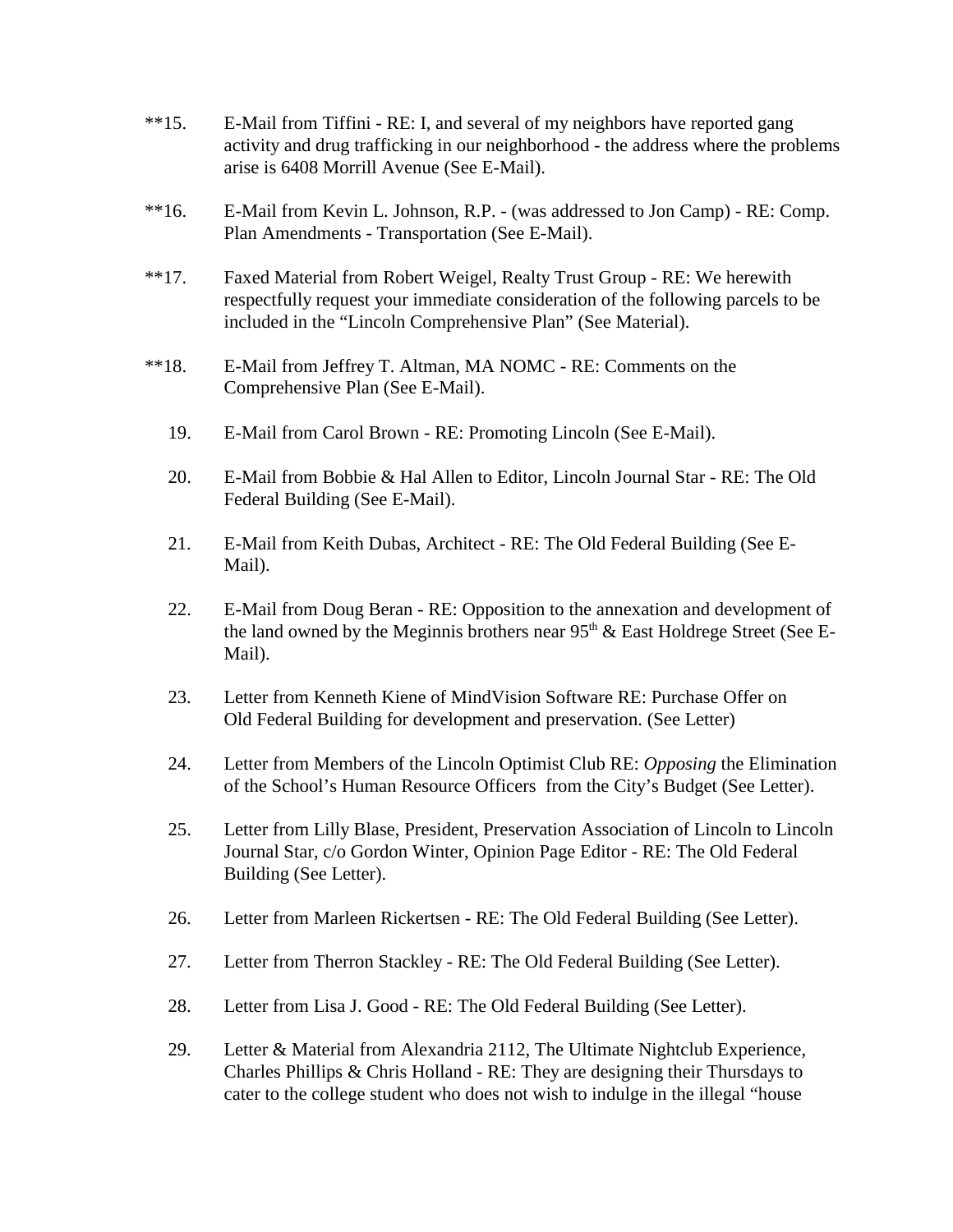party's" and "binge drinking" (See Material).

30. Letter from Larry K. Zink, President, University Place Community Organization - RE: Support for the proposed adoption of a system of infrastructure impact fees and urge your support for these proposals (See Letter).

# **IV. DIRECTORS**

# **V. CITY COUNCIL MEMBERS**

# **VI. ADJOURNMENT**

# **\*HELD OVER FROM MAY 20, 2002. \*\*HELD OVER FROM MAY 27, 2002.**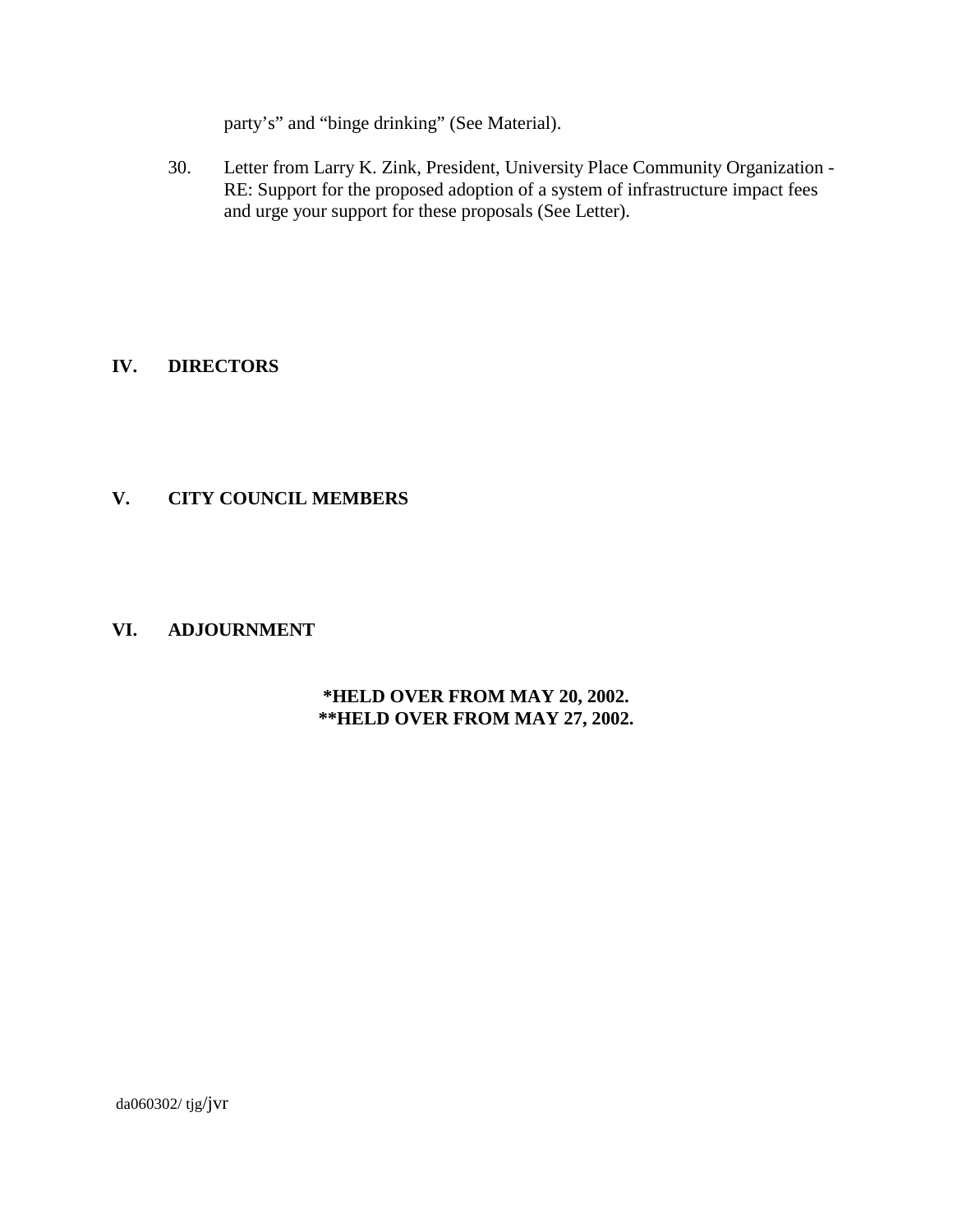# **DIRECTOR'S MEETING MINUTES MONDAY, JUNE 3, 2002 CONFERENCE ROOM 113**

**Council Members Present:** Jonathan Cook, Chair; Jon Camp, Vice-Chair; Coleen Seng, Ken Svoboda, Glenn Friendt, Terry Werner, Annette McRoy.

**Others Present:** Mayor Don Wesely, Mark Bowen, Lin Quenzer, Amy Tejral, Mayor's Office; City Clerk, Joan Ross; Dana Roper, City Attorney; Directors and Department Heads; Darrell Podany, Aide to Council Members Camp, Friendt, & Svoboda; Tammy Grammer, City Council Staff and Nate Jenkins, Lincoln Journal Star Representative.

#### **I. MAYOR**

Mayor Don Wesely stated to Council that he will start off by giving them some gifts. Mayor Wesely stated to Council that they have had a great week for trails in the City of Lincoln and in the State of Nebraska and indicated that it was Trails Week and Trails Day on Saturday. Mayor Wesely stated that Glenn [Friendt] and Coleen [Seng] was with him when they dedicated the Novartis Trail head and the MoPac Station, which is a beautiful addition. Mayor Wesely stated to Council that they also talked about the Husker Link Trail project fund-raising, which is done and it will now go forward and commented that this project is a tremendous asset.

Mayor Wesely stated to Council that they also went out to the Platte River bridge and if they get a chance go out there and indicated that there's like a little State Park out there and the trail goes up there one-way or another and now it goes all the way to Lincoln and Omaha. Mayor Wesely stated to Council that this bridge is just a fantastic view out in the middle of the river, but what he wants to give them is from Ross Greathouse and held up a picture of the bridge with the sunset over it. [Mayor Wesely handed out a picture to each of the Council Members] Council 'thanked' Mayor Wesely for the picture. Mayor Wesely stated to Council that it was a great week for trails.

Mayor Don Wesely stated to Council that he knows they have the Antelope Valley project today and indicated that the Board of Regions voted last weekend and they're anxious to get full support on it.

Mayor Wesely stated to Council that they have a big day today regarding the Old Federal Building and so if they have any questions for him about it to let him know because he will be leaving in about 10 minutes. Mayor Wesely stated to Council that he would be happy to discuss it, if they would like.

Mayor Don Wesely stated to Council that there was a letter from Frank Hilsabeck in their packet regarding LPED attendance and his interpretation of it and their discussion at the LPED Board Meeting is that the Board Meetings are for Board Members. But, the Investor's Meetings are opened subject to the open meeting laws, which means basically they can have three Council Members attend per every one of those meetings and so they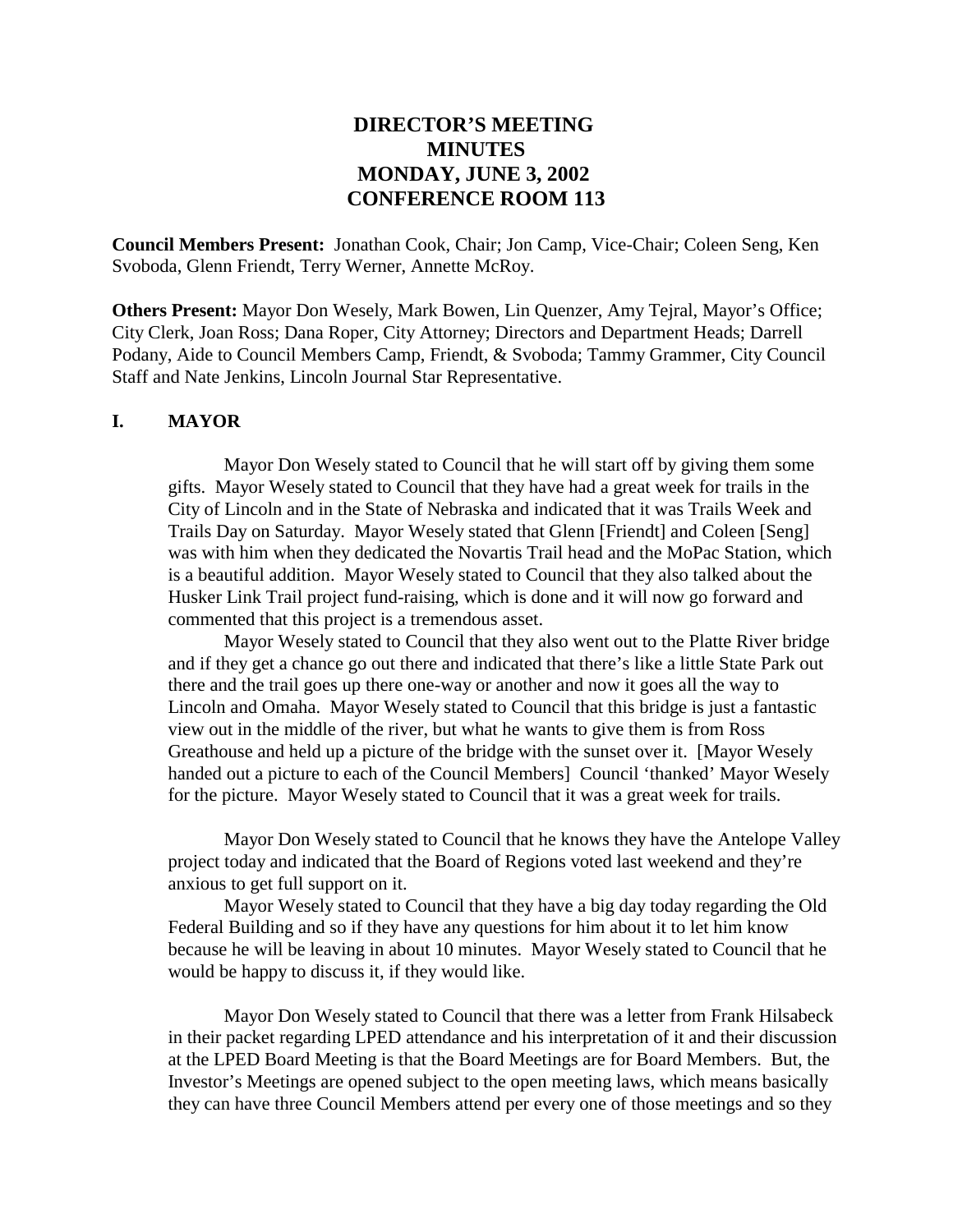are certainly welcome to attend the Investor's Meetings. Mayor Wesely stated to Council the reason he mentioned it is because there's a LPED Investor's Meeting tomorrow morning and they are welcome to attend it. Mr. Cook stated to Mayor Wesely that they will be addressing this issue at their "Noon" Meeting today.

Mayor Don Wesely stated to Council that him and Terry [Werner] and others were at the Church demonstrations on Sunday and commented a difficult experience with attendees at those church services. Mayor Wesely stated to Council that he talked with the Police Department and they did a nice job on handling it and commented not exactly a very pleasant experience. Mayor Wesely stated to Council that it was pretty much the same signs, but again, he thinks it was handled pretty well.

Mayor Don Wesely stated to Council that the University Place pool opened and he thinks a number of them were there and indicated that Annette [McRoy] and Coleen [Seng] was there. Mayor Wesely stated that it is a great new pool and it was a big success.

Mayor Wesely stated to Council that they are getting some calls and he assumes that they are as well regarding the pool hours and so he has asked Lynn Johnson to put some material together for all of them. Mayor Wesely stated to Council that there's a logic for why they are shutting down a bit earlier in August and a bit earlier at night and so perhaps a fact sheet would be helpful to them. Mayor Wesely stated to Lynn Johnson that hopefully, he can get the material to them soon. Lynn Johnson stated to Mayor Wesely that they will have it done by today. Mayor Wesely stated to Mr. Johnson okay.

Mayor Don Wesely commented to Council that Husker baseball is a big deal and the bridge is open, so if they get a chance to walk it. Mayor Wesely stated that it was heavily used over the weekend for the Husker games and commented that there were so many people. Mayor Wesely noted that they hope to have one more for pedestrians and one for the bikes and the trolley. Mayor Wesely stated to Council that they will have an opening ceremony for the bridge late June or early July, which they all will be invited to attend, so they will be part of that ceremony. Mayor Wesely stated that when the parking garage opens, he is sure that even more people will be down there. Mr. Camp asked Mayor Wesely if that project is still on target for completion. Mayor Wesely stated to Mr. Camp 'yes' part of the 1st home game, which is the end of August, so it should be done by August 23rd.

Mayor Don Wesely stated to Council that some of them have inquired about the HMS Contract on Fire and indicated that was signed, so they're all set on it. Mr. Svoboda stated to Mayor Wesely for a full year. Mayor Wesely stated to Mr. Svoboda for a little more than a year that it runs through until the end of August. Mr. Svoboda stated to Mayor Wesely 'good'.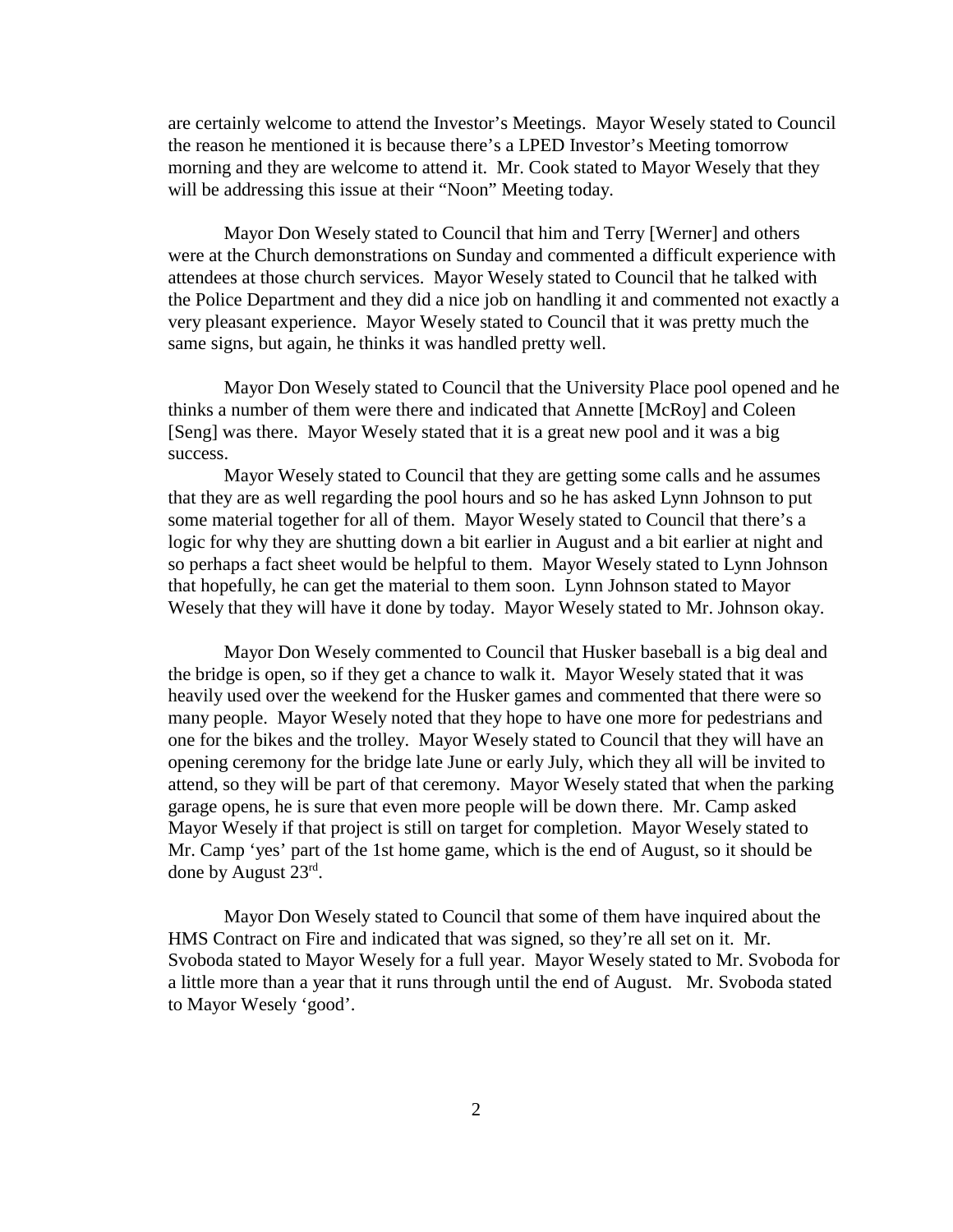Mayor Don Wesely stated to Council that there was some news on the Tiger Beetle issue. Mayor Wesely stated to Council that they will be trying to establish a set of steps on where they go next and present those to them in the next few weeks. Mayor Wesely stated to Council that they have met and their working that out with all of the different agencies involved and so as soon as they get a strategy and a time-line, they will get back to them and give them an update on it.

Mayor Don Wesely stated to Council that there are two meetings coming up and he will have Lynn Johnson tell them about the Holmes Lake Restoration Meeting. Lynn Johnson stated to Council that he thinks on May  $25<sup>th</sup>$  they had their  $1<sup>st</sup>$  Public Open House to invite additional comments regarding the Lake Restoration Project. Mr. Johnson stated to Council that they had a number of folks there who they have not seen before who lives south and west of the lake. Mr. Johnson stated to Council that through this process a couple of goals have been identified to try increase the water quality of the lake and in order to do that the consultants were saying that they needed to create about 15 acres of wetland within the water shed. Mr. Johnson stated to Council that they have to create wetlands on the south arm of the lake and wetlands up above [inaudible] and they had a number of residence there expressing concern about the impact on their view, so they committed to scheduling a public meeting and it's tonight. Mr. Johnson stated to Council that there were about 150 notices that went out and he would expect that this is going to be a very well attended meeting and they will be discussing about what the future appearance of it would be when the project is finished. Discussion continued with Council and Lynn Johnson on this issue with comments and questions from the Council.

Mayor Don Wesely stated to Council that they have another Open House as well, which is in regards to the Stormwater issue and Nicole [Fleck-Tooze] will tell them about it. [Nicole Fleck-Tooze handed out some material to Council regarding the Stormwater issue.] Ms. Tooze stated to Council that she is not sure whether they got these notices and apologized for not getting it to them further in advanced, but they will have a meeting tomorrow night [June 4th] at 5:00 p.m. at the Bess Dodson Walt Branch Library. Ms. Tooze stated to Council that at this meeting they will be talking about their existing condition results and they'll also talk about some possible ways to treat stormwater through that area  $[14<sup>th</sup>$  Street to 70<sup>th</sup> Street - a little north of Yankee Hill to a little south of Saltillo Road] for the water quality and for the flood issues and then get feed back from people who attend the meeting. Ms. Tooze stated to Council that they had quite a few mailings go out and then they will be briefing them prior to their  $3<sup>rd</sup>$  Open House where they will actually put it up with recommendation.

Mayor Don Wesely stated to Council that he really would like to leave them with a picture of him, Coleen [Seng], Annette [McRoy] and Lynn [Johnson] at the ribbon cutting for the UNI Place pool. [Mayor Wesely held the picture up for Council] Mayor Wesely 'thanked' everyone.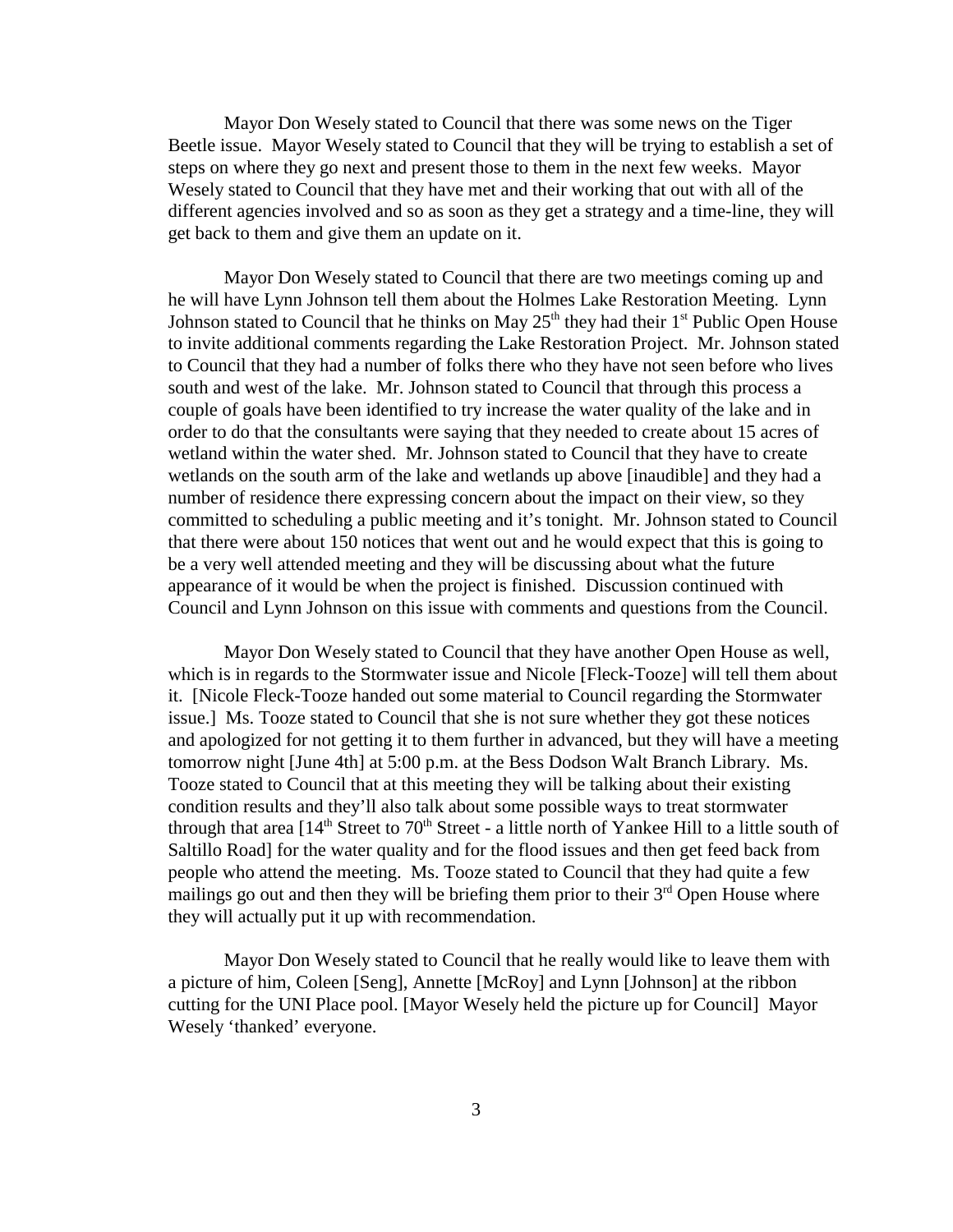- \*1. NEWS RELEASE RE: Naumann Selected As Economic Development Coordinator (Council received their copies of this Release on 5/13/02). — NO **COMMENTS**
- \*2. NEWS RELEASE RE: Holmes Lake Restoration Project Moves Into Phase Two. — Mayor Don Wesely discussed this project during his comments to Council under "I. Mayor". (See that discussion)
- \*3. NEWS RELEASE RE: Mayor Presents Award Of Excellence For April. NO **COMMENTS**
- \*4. NEWS ADVISORY RE: Mayor Don Wesely and Governor Mike Johanns will participate in "Tribute to Courage", an event to honor the Lincoln Firefighters who recovered the accident victim from the television tower in Bassett April 22 at 9:30 a.m. on May  $16<sup>th</sup>$ . — NO COMMENTS
- \*5. NEWS RELEASE RE: Mayor Praises Police Officers On Law Enforcement Memorial Day. — NO COMMENTS
- \*6. NEWS RELEASE RE: Firefighters Honored For Tower Rescue. NO **COMMENTS**
- \*7. Response Letter from Mayor Don Wesely to Edmund Sheridan, President, Lincoln Police Union - RE: In response to his letter regarding the vote of the Lincoln Police Union on May  $14<sup>th</sup>$ .  $-$  NO COMMENTS
- \*\*8. NEWS RELEASE RE: Mayor Unveils New Antelope Park Triangle Master Plan - Public meeting set for Thursday. — NO COMMENTS
- **\***\*9. NEWS RELEASE RE: Endowment To Support Herb Garden At Pioneers Park. — NO COMMENTS
- \*\*10. NEWS RELEASE RE: Mayor Don Wesely will have a news conference to discuss water conservation and efforts to ensure an adequate water supply for the City at 10:00 a.m. on Thursday, May  $23<sup>rd</sup>$ . — NO COMMENTS
- <sup>\*\*</sup>11. NEWS RELEASE RE: North Cotner To Open, North 56<sup>th</sup> Street To Close Friday Evening. — NO COMMENTS
- \*\*12 NEWS RELEASE RE: Mayor Urges Water Conservation Praises Project Coordination. — NO COMMENTS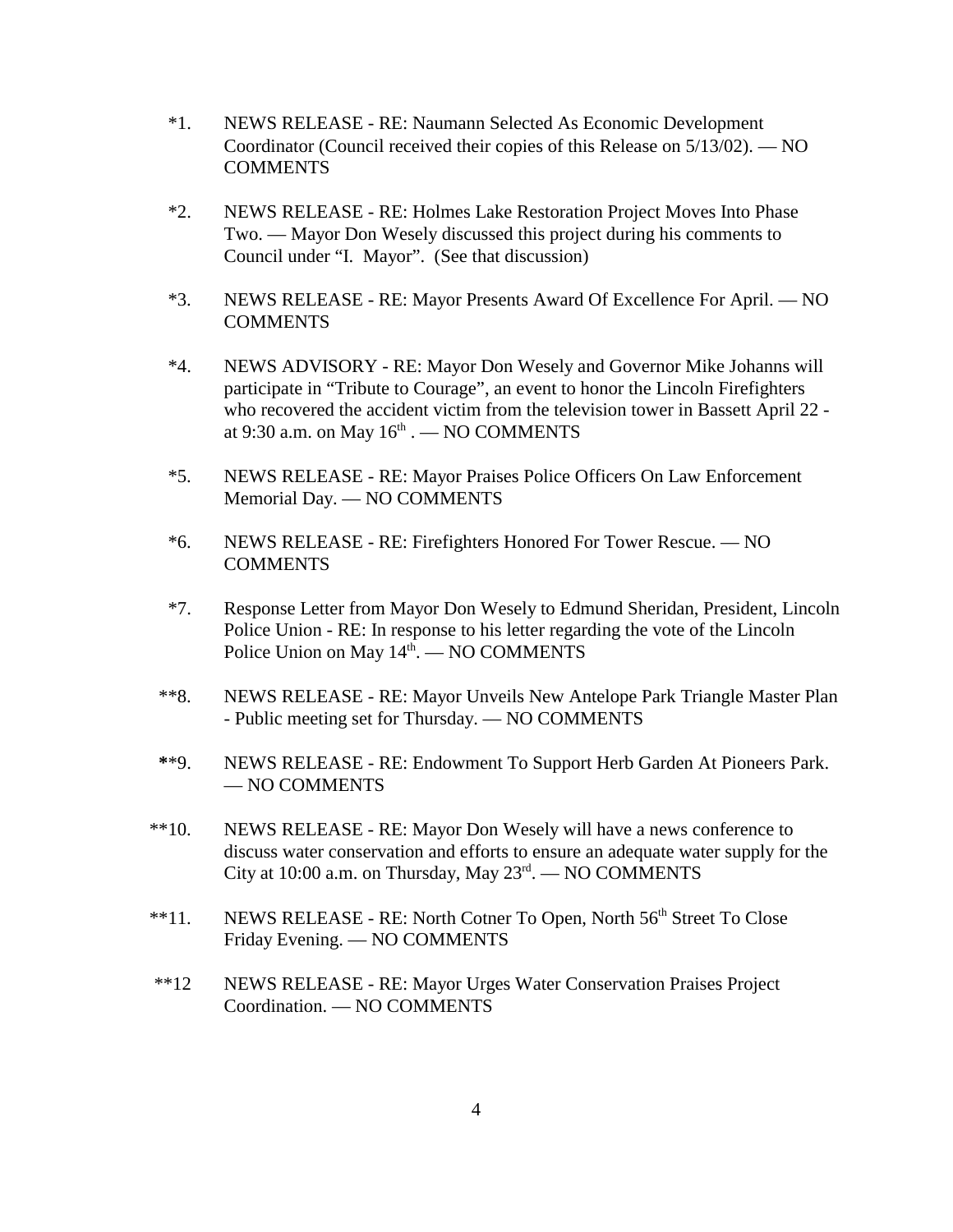- 13. NEWS ADVISORY Announcing News Conference on the Comp Plan and the issues concerning the Salt Creek Tiger Beetle. — Mayor Don Wesely mentioned the Tiger Beetle issue during his comments to Council under "I. Mayor". (See that discussion)
- 14. NEWS RELEASE RE: Mayor Thanks Local Team for Work on Tiger Beetle Issue - Expresses disappointment at Federal decision of the USFWS. — Mayor Don Wesely mentioned the Tiger Beetle issue during his comments to Council under "I. Mayor". (See that discussion)
- 15. NEWS RELEASE RE: Portion of South 56<sup>th</sup> Street to Close on Friday Morning (Friday, May  $31<sup>st</sup>$  at 6:00 a.m. - for about six weeks). — NO COMMENTS
- 16. NEWS RELEASE RE: Mayor Pleased with City Council and County Board Approval of New Comprehensive Plan. — NO COMMENTS
- 17. NEWS RELEASE RE: Fund-Raising For Husker Link Trail Completed Activities planned for National Trails Day include dedication of Trailhead and Station. — Mayor Don Wesely mentioned this issue during his comments to Council under "I. Mayor". (See that discussion)
- 18. NEWS RELEASE RE: Lincoln Boosts Paper Recycling During "Clean Your Files Week". — NO COMMENTS
- 19. Letter from Mayor Don Wesely to Kenneth Kiene RE: The Old Federal Building. — Mayor Don Wesely mentioned this issue during his comments to Council under "I. Mayor". (See that discussion)

# **II. CITY CLERK**

City Clerk Joan Ross stated to Council that on their Agenda under Public Hearing-Ordinances - Item 8 [ Creating Sewer District No. 1177 in Old Cheney Road from approximately 62nd Street east to approximately Pheasant Run Lane] they should have received in their packet a fax letter requesting to withdrawal this item because the property owners have all agreed to install the sewer through the Executive Order process. City Clerk Joan Ross stated to Council that she placed this item under Public Hearing because when she called the applicant and talked with him to confirm it [inaudible]. So, she hopes this was okay that she brought it forward, otherwise, she thinks that she would have just left it on Pending for them to withdrawal. Mr. Cook stated to City Clerk Joan Ross that's right. City Clerk Joan Ross stated to Mr. Cook okay.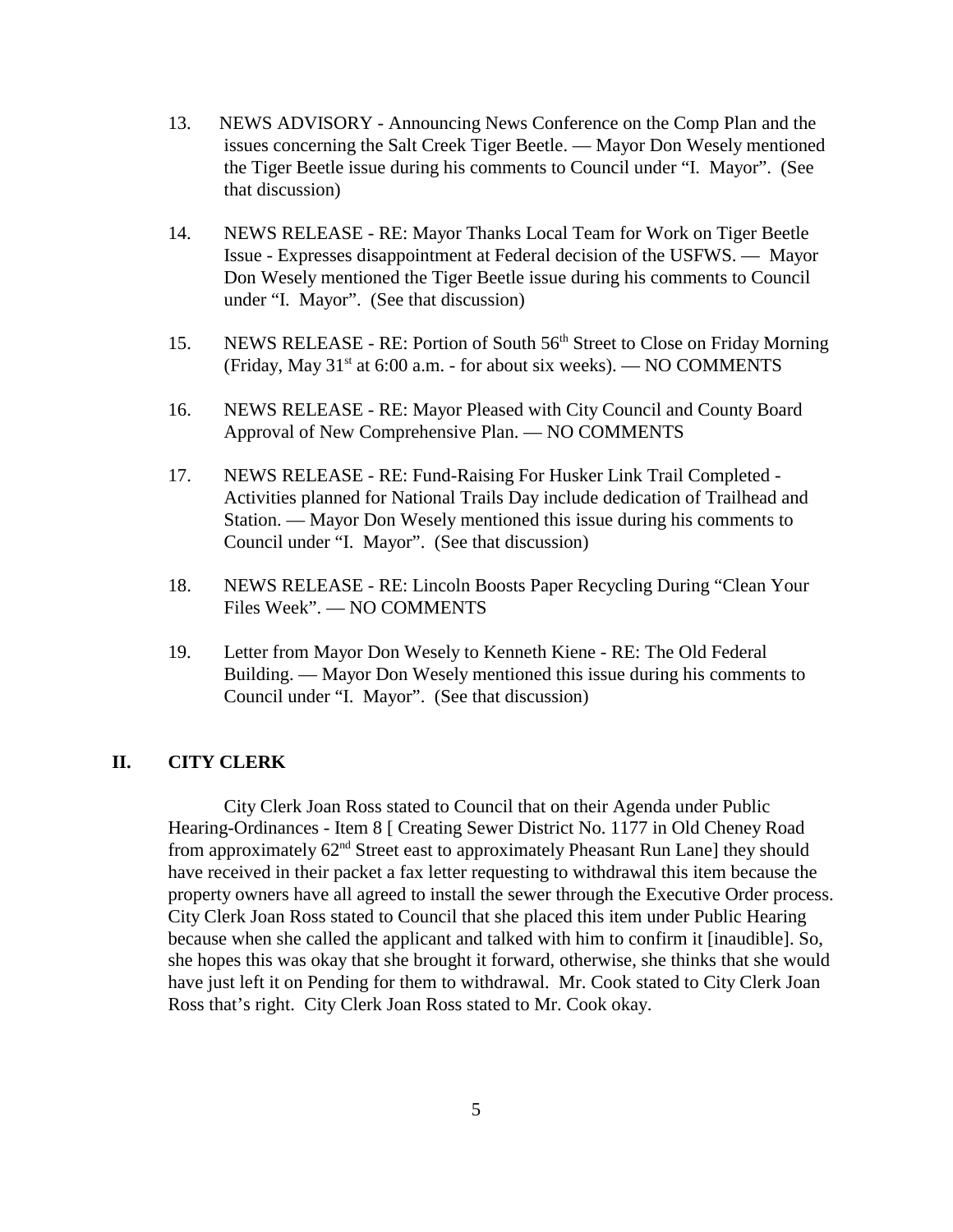City Clerk Joan Ross stated to Council that just as a reminder in regards to Item 32 [Establishing a voluntary billing donation program through Lincoln Electric System] they should have already received in their packets a motion to amend for this item.

- \*1. Letter from J.D. Burt, For the Firm, Design Associates of Lincoln, Inc. brought into Council Office by City Clerk Joan Ross - RE: Improvement District #183 - SW  $8<sup>th</sup>$  Street, West "C" Street to Hanneman Drive -  $\overline{45}$ , 02-58 on the Agenda for 5/20/02). — NO COMMENTS
- 2. Letter from Mary McGinn brought into Council Office by City Clerk Joan Ross RE: - Honoring Phyllis Todd for her many years of service to the citizens of Lincoln. — NO COMMENTS
- 3. Letter from Jack Lynch, Olsson Associates brought into Council Office by City Clerk Joan Ross - RE: Request the City to not create Sewer District No. 1177 - #8, 02-30. — City Clerk Joan Ross mentioned this letter during her comments to Council under "II. City Clerk". (See that discussion)

# **III. CORRESPONDENCE**

# **A. COUNCIL REQUESTS**

# **ANNETTE McROY**

- 1. OUTSTANDING Request to **Library Department/** Public Works & Utilities Department - RE: Can a Library sign be erected in the area of West Knight & NW 48th Street? (RFI#108-4/8/02). — **1.) SEE RESPONSE FROM PUBLIC WORKS & UTILITIES DEPARTMENT RECEIVED ON RFI#108 - 4/24/02. —** NO COMMENTS
- 2. Request to Nicole Fleck-Tooze, Public Works & Utilities Department/Health Department (Health - RFI#110A) – RE: (Again) A problem with one of the undeveloped lots, 544 Lamont (PW – RFI#110 - 5/8/02)**. — 1.) PUBLIC WORKS & UTILITIES DEPARTMENT REFERRED THIS RFI#110 TO THE HEALTH DEPARTMENT - RFI#110A FORWARD TO THE HEALTH DEPARTMENT. —** NO COMMENTS
- 3. Request to Library Department RE: Kids using the Internet at the libraries (RFI#111 - 5/30/02). — NO COMMENTS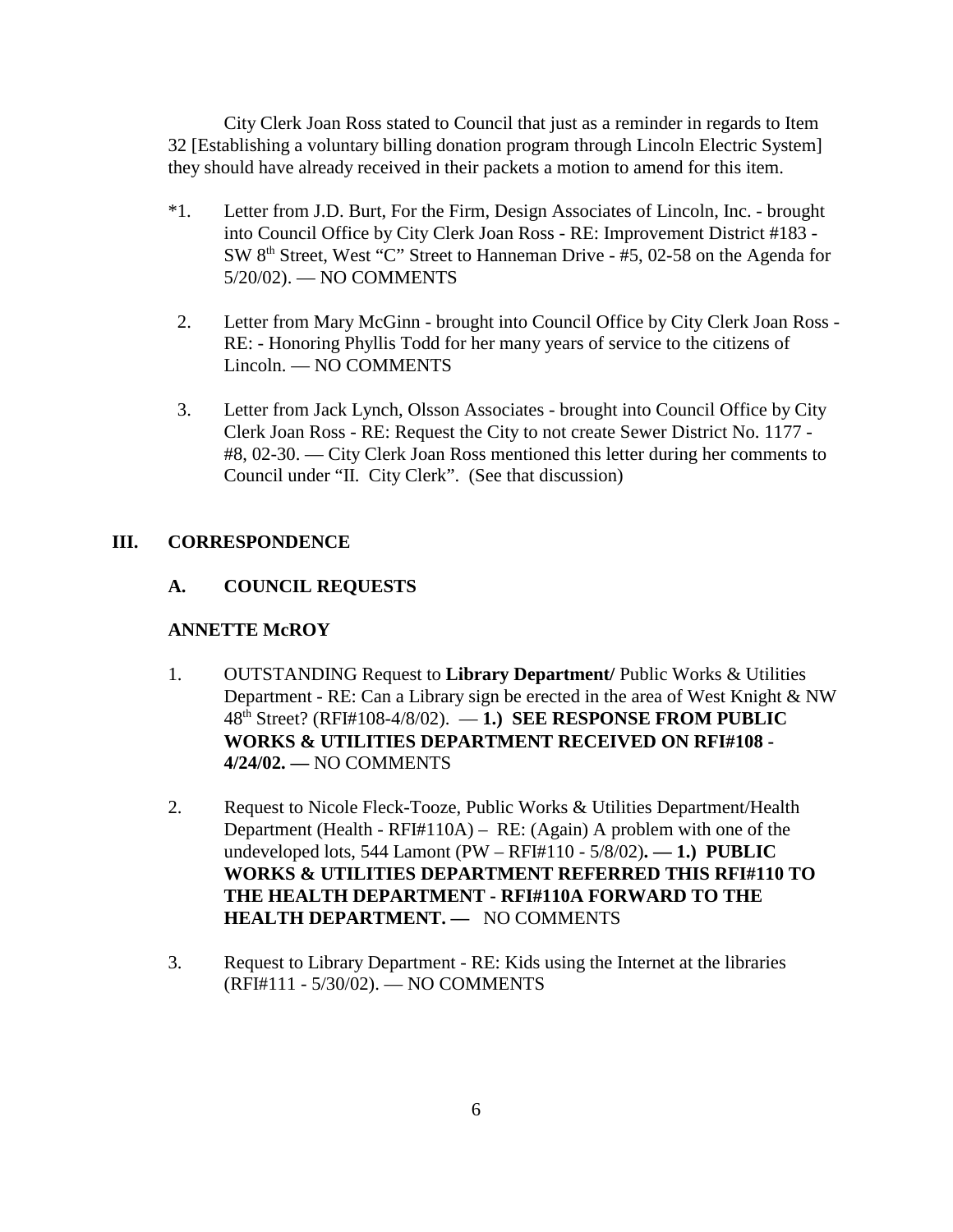## **TERRY WERNER**

- 1. OUTSTANDING Request to Parks & Recreation Department RE: Woods Park (RFI#59 - 4/30/02). — NO COMMENTS
- 2. Request to Lynn Johnson, Parks & Recreation Director RE: Bike Path (RFI#60 5/22/02). — NO COMMENTS
- 3. Request to Norman Agena, County Assessor RE: Commercial Property Assessments (RFI#61 - 5/22/02). — **1.) SEE RESPONSE FROM NORMAN AGENA, COUNTY ASSESSOR RECEIVED ON RFI#61 - 5/23/02. —** NO COMMENTS
- 4. Request to Public Works & Utilities Department RE: Public transportation and ease of walking or biking (RFI#62 - 5/22/02). — NO COMMENTS

# **COLEEN SENG**

- 1. OUTSTANDING Request to Parks & Recreation Department/ **Mayor** RE: Reconsider the placement of the port-a-potty in the Piedmont Park (RFI#894 - 4/25/02). — **1.) SEE RESPONSE FROM LYNN JOHNSON, PARKS & RECREATION DIRECTOR RECEIVED ON RFI#894 - 5/14/02**. — Ms. Seng stated to Tammy Grammer that she can remove this Request For Information (#894) from the Agenda. Ms. Grammer stated to Ms. Seng okay.
- 2. OUTSTANDING Request to Public Works & Utilities Department RE: Sidewalk Repair (RFI#897 - 5/9/02). — **1.) SEE RESPONSE FROM HARRY KROOS, PUBLIC WORKS & UTILITIES DEPARTMENT RECEIVED ON RFI#897 - 5/28/02**. — Ms. Seng stated to Tammy Grammer that she can remove this Request For Information (#897) from the Agenda. Ms. Grammer stated to Ms. Seng okay.
- 3. Request to Public Works & Utilities Department-Transportation RE: A left turn signal at  $48<sup>th</sup>$  & Adams (RFI#899 - 5/20/02). — NO COMMENTS
- 4. Request to Public Works & Utilities Department Sidewalks RE: A sidewalk situation on Leighton Street on the north side of Kahoa Park (RFI#900 - 5/20/02). — NO COMMENTS
- 5. Request to Law Department/Police Department RE: Noise level in the morning hours (RFI#901 - 5/22/02). — NO COMMENTS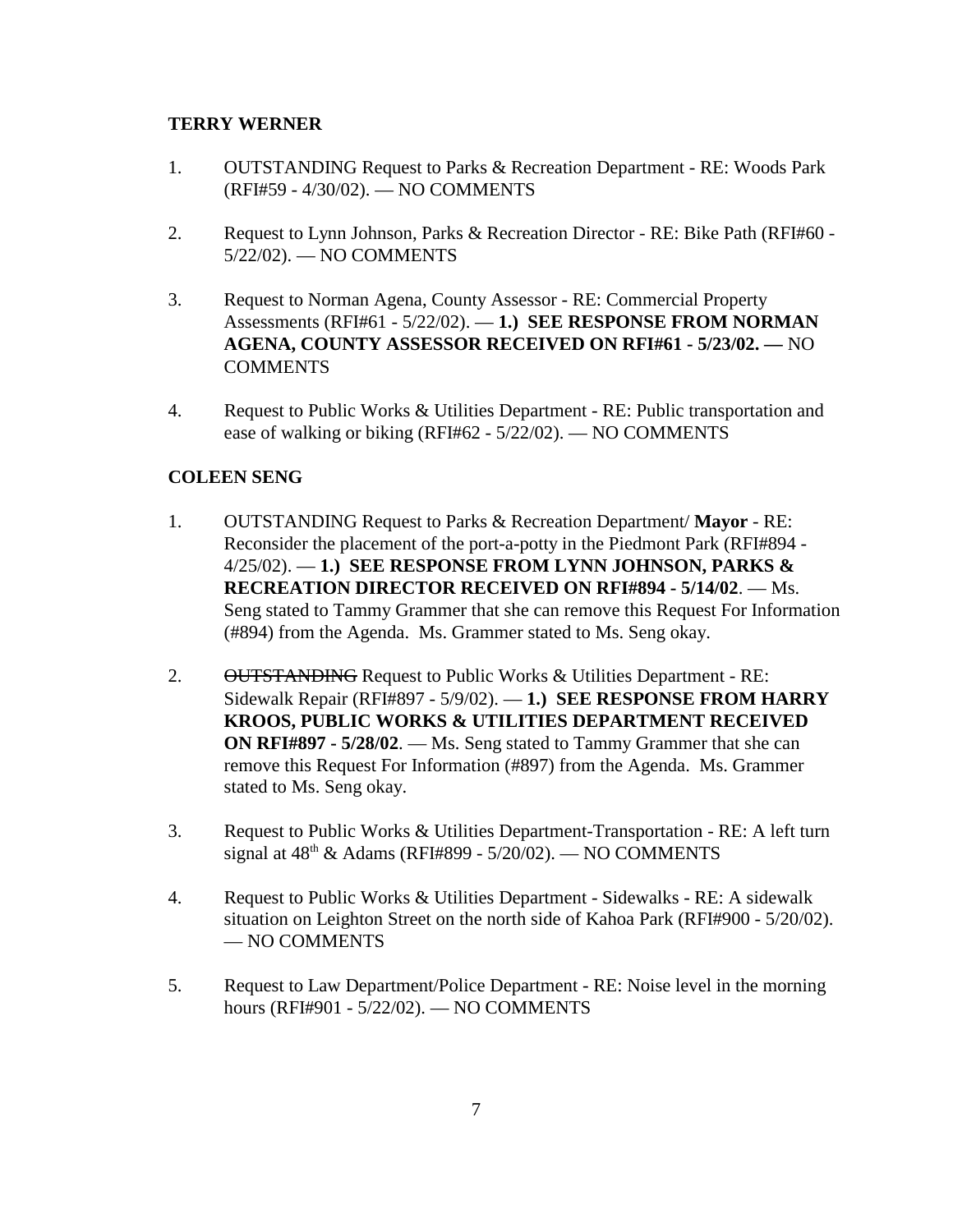#### **JONATHAN COOK**

Mr. Cook stated to Tammy Grammer that he may ask her to remove these Requests For Information later, but he wants to look at them again, so he will talk to her later about his Requests For Information. Ms. Grammer stated to Mr. Cook okay.

- 1. OUTSTANDING Request to Don Killeen, C/C Property Management RE: Old Federal Building Improvements (RFI#70 - 4/22/02). — Mr. Cook noted to Tammy Grammer that he will talk to her later about his Requests For Information. (See that discussion above)
- 2. OUTSTANDING Request to Clint Thomas, Urban Development Department RE: Old Federal Building Appraisal Review (RFI#71 - 4/22/02). — Mr. Cook noted to Tammy Grammer that he will talk to her later about his Requests For Information. (See that discussion above)
- 3. OUTSTANDING Request to Dallas McGee, Urban Development Department RE: Old Federal Building (RFI#73 - 5/13/02). — Mr. Cook noted to Tammy Grammer that he will talk to her later about his Requests For Information. (See that discussion above)
- 4. Request to Steve Hubka, Finance Department RE: Budget Impact of Old Federal Building Proposal (RFI#74 - 5/28/02) — **1.) SEE RESPONSE FROM STEVE HUBKA, FINANCE DEPARTMENT RECEIVED ON RFI#74 - 5/29/02**. — NO COMMENTS (This Request For Information will be taken off of the Agenda for next week-June 10th)

### **B. DIRECTORS AND DEPARTMENT HEADS**

### **ANIMAL CONTROL**

\*1. Response E-Mail from Jim Weverka to Ms. Flodman - RE: Rooster Enforcement E-Mail sent to City Council. — NOTED WITHOUT COMMENTS

# **COUNTY COMMISSIONERS**

- \*1. Letter from Bob Workman, Chair, Lancaster County Board of Commissioners to Larry Hudkins, Chair, Public Building Commission - RE: Old Federal Building. — Mr. Cook stated that this issue is up today for Public Hearing.
- 2. Letter from Lancaster County Board of Commissioners RE: The Old Federal Building. — Mr. Cook stated that this issue is up today for Public Hearing.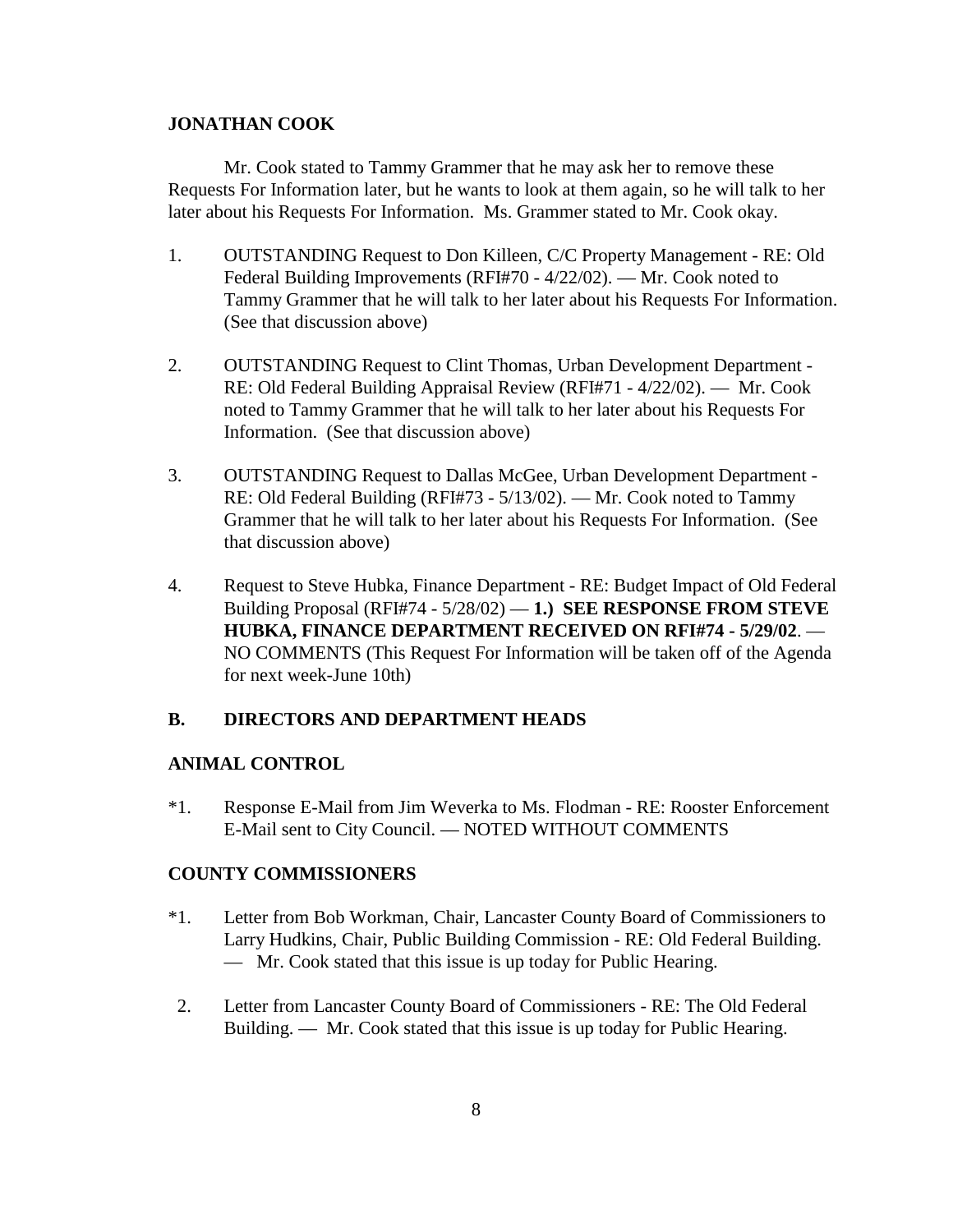# **FINANCE/AUDITING**

\*\*1.Letter of Report from Mark Leikam, City of Lincoln Keno Auditor - RE: Sample sizes exceeded the minimum required and additional procedures were performed as determined necessary by the City of Lincoln's level of keno activity and are summarized as follows: (See Letter). — NOTED WITHOUT COMMENTS

## **FINANCE/CITY TREASURER**

- \*1. Material from Don Herz & Melinda J. Jones RE: Resolution & Finance Department Treasurer Of Lincoln, Nebraska - Investments Purchased Between May 6 and May 10, 2002. — NOTED WITHOUT COMMENTS
- \*\*2. Material from City Clerk Joan Ross & City Treasurer Melinda J. Jones RE: Office of Treasurer, City of Lincoln - Monthly City Cash Report & City of Lincoln, Pledged Collateral Statement - April 30, 2002. — NOTED WITHOUT **COMMENTS** 
	- 3. Material from Don Herz & Melinda J. Jones RE: Resolution & Finance Department Treasurer Of Lincoln, Nebraska - Investments Purchased Between May 20 and May 24, 2002. — NOTED WITHOUT COMMENTS

## **LAW DEPARTMENT**

- \*1. Inter-Department Communication from Rick Peo RE: Bill No. 02-52 LES Billing Donation. — NOTED WITHOUT COMMENTS
- 2. Response Letter from James D. Faimon to John Tavlin RE: Snow Removal Costs. — NOTED WITHOUT COMMENTS

#### **LIBRARY**

\*1. Lincoln City Libraries - Director's Report - April 2002 Statistics - Monthly Categorical Report - Fund Balances. — NOTED WITHOUT COMMENTS

#### **PLANNING**

\*1. Memo from Kent Morgan - RE: Comprehensive Plan Amendments - Amendment Requests for Draft Comprehensive Plan. — Mr. Cook stated that they have already dealt with this issue.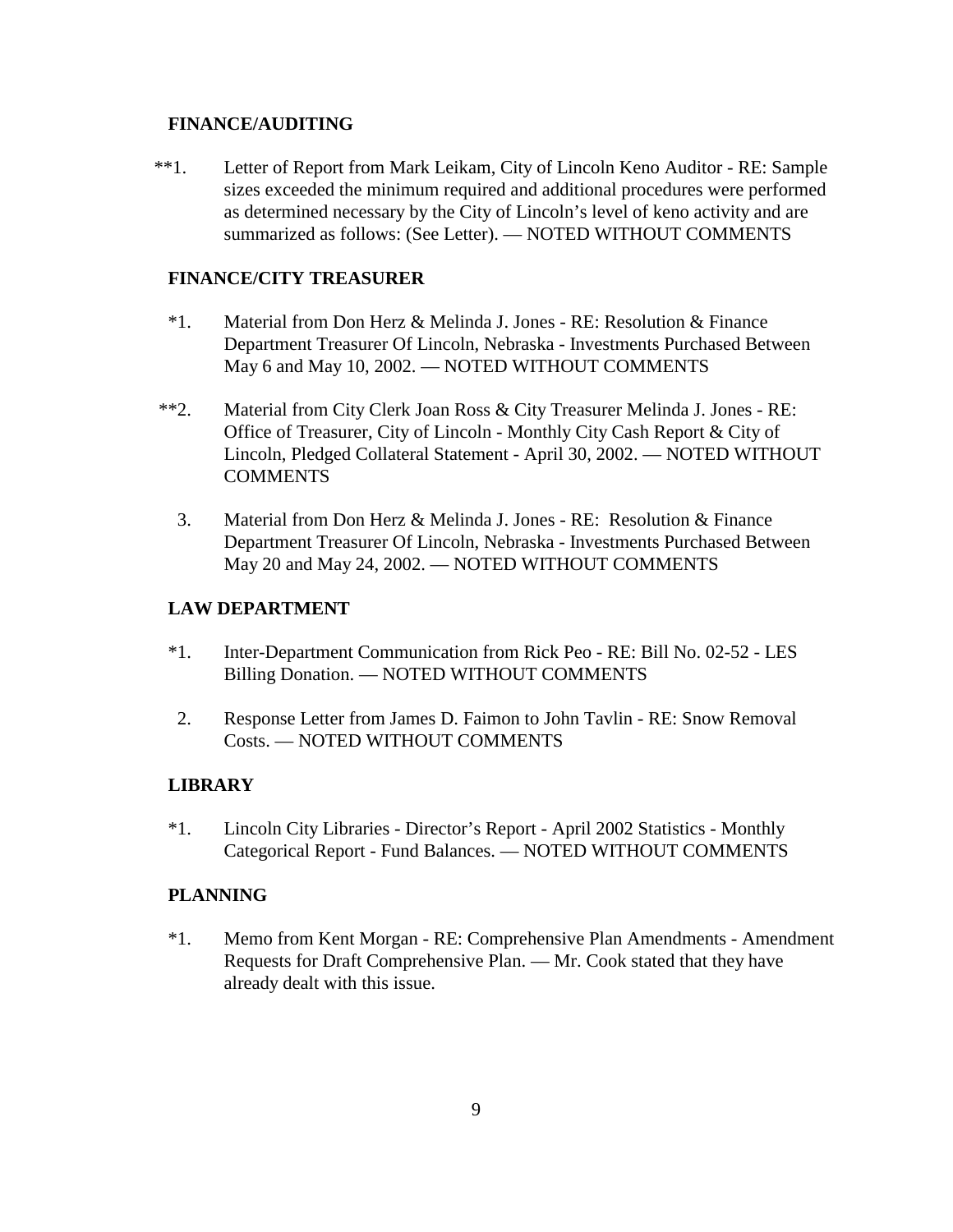# **PLANNING COMMISSION FINAL ACTION . . . . .**

- \*\*1. Final Plat No. 01033 Villa Van Dorn 1<sup>st</sup> Addition (S.W. 15<sup>th</sup> Street and Patterson Drive) Resolution No. PC-00744. — NOTED WITHOUT COMMENTS
- \*\*2. Final Plat No. 02006 Hartland's Cardinal Heights  $1<sup>st</sup>$  Addition (East of N.W.  $56<sup>th</sup>$ Street and south of W. Leighton Avenue) Resolution No. PC-00745. — NOTED WITHOUT COMMENTS
- \*\*3. Special Permit No. 1973 (Broadcast Tower 3800 Cornhusker Highway) Resolution No. PC-00743. — NOTED WITHOUT COMMENTS
- <sup>\*\*4</sup>. Combined Use Permit/Special Permit No. 20 (So. 70<sup>th</sup> Street and Teton Drive) Resolution No. PC-00742. — NOTED WITHOUT COMMENTS
	- 5. Final Plat No. 02014 Highlands Business Park 2nd Addition (West side of N.W. 12<sup>th</sup> Street at Highland Boulevard) Resolution No. PC-00746. — NOTED WITHOUT COMMENTS

### **PUBLIC BUILDING COMMISSION**

- \*1. Material from John Layman to Don Killeen and answers from Don Killeen to John Layman – RE: Old Federal Building. — Mr. Cook stated that this material is related to the Old Federal Building, which is up for Public Hearing today.
- \*2. Material RE: Old Federal Building Cost Study For The Public Building Commission - Prepared by Steve Flanders - May 10, 2002. — Mr. Cook stated that this material is related to the Old Federal Building, which is up for Public Hearing today.
- 3. Material from Steve Flanders RE: Changes and Additions to May 10, 2002 "Old Federal Cost Study for The Public Building Commission". — Mr. Cook stated that this material is related to the Old Federal Building, which is up for Public Hearing today.

#### **PUBLIC WORKS & UTILITIES DEPARTMENT**

\*1. Public Works & Utilities Advisory - RE: Executive Order Project 64214 - 12" Water Main Project - 15<sup>th</sup> Street from Lake Street to North of Marion Street - HEP Plumbing will be starting this project on May 20, 2002. — NOTED WITHOUT COMMENTS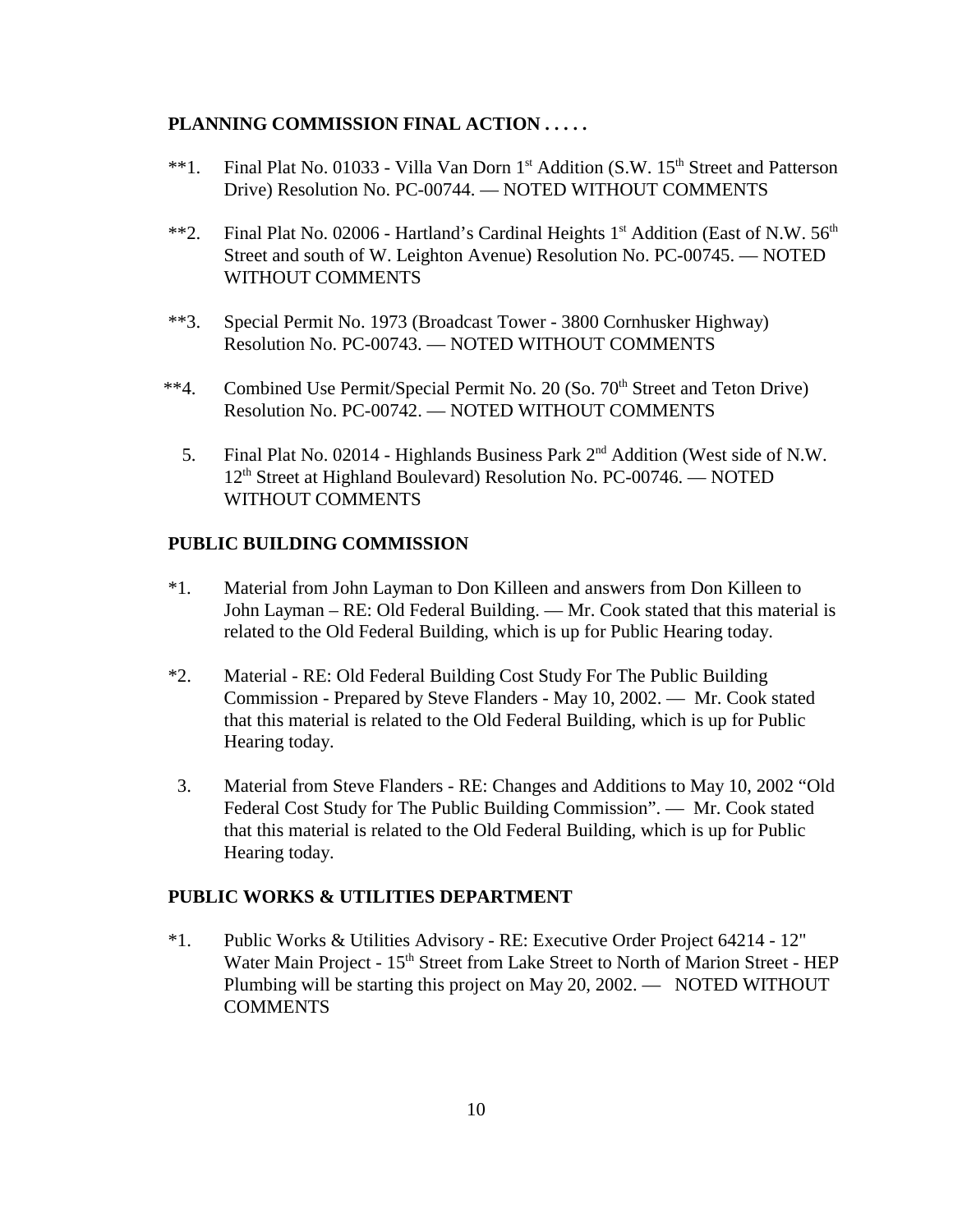- \*\*2. Response Letter from Scott Opfer to Ed Holloway RE: The problems with cuthrough traffic on Sandalwood Drive and Sycamore Lane. — NOTED WITHOUT **COMMENTS** 
	- 3. Material from Allan Abbott RE: Lincoln Solid Waste Operations (Council copies delivered to their homes on 5/24/02). — NOTED WITHOUT **COMMENTS**
	- 4. Letter from Allan Abbott to Larry Hudkins RE: New Parking Garage. NOTED WITHOUT COMMENTS
	- 5. Response Letter from Allan Abbott to Sue Hundley RE: Complimentary letter referencing Randy Hoskins and his professionalism in dealing with the issues of concern to Ms. Hundley. — NOTED WITHOUT COMMENTS
	- 6. Response Letter from Allan Abbott to Senator LaVon Crosby RE: The proposed round-about at 33<sup>rd</sup> and Sheridan; also addressed were concerns with parking garages at Lincoln's public schools and the impact such expenditures would have on road construction/repair funds. — NOTED WITHOUT COMMENTS
	- 7. Letter from Randy Hoskins to Residents RE: Public Works has reviewed the options that you presented for restriping  $32<sup>nd</sup>$  Street south of Pine Lake Road. — NOTED WITHOUT COMMENTS

# **URBAN DEVELOPMENT DEPARTMENT**

- \*1. Faxed Letter from Lilly Blase, President, Preservation Association Of Lincoln to Dallas McGee - RE: Thank you for coming to PAL's Board Meeting last Wednesday evening. We are providing, in writing as per your suggestion, the questions that we thinks need to be addressed. — NOTED WITHOUT COMMENTS
- 2. Response Letter from Dallas McGee to Lilly Blase, President, Preservation Association of Lincoln - RE: The Old Federal Building. — NOTED WITHOUT **COMMENTS**
- 3. Memo & Material from Troy Gagner RE: Living Wage Information. NOTED WITHOUT COMMENTS

# **WEED CONTROL AUTHORITY**

\*1. Combined Weed Program - City of Lincoln - April 2002 Monthly Report - Noxious Weed Control Authority. — NOTED WITHOUT COMMENTS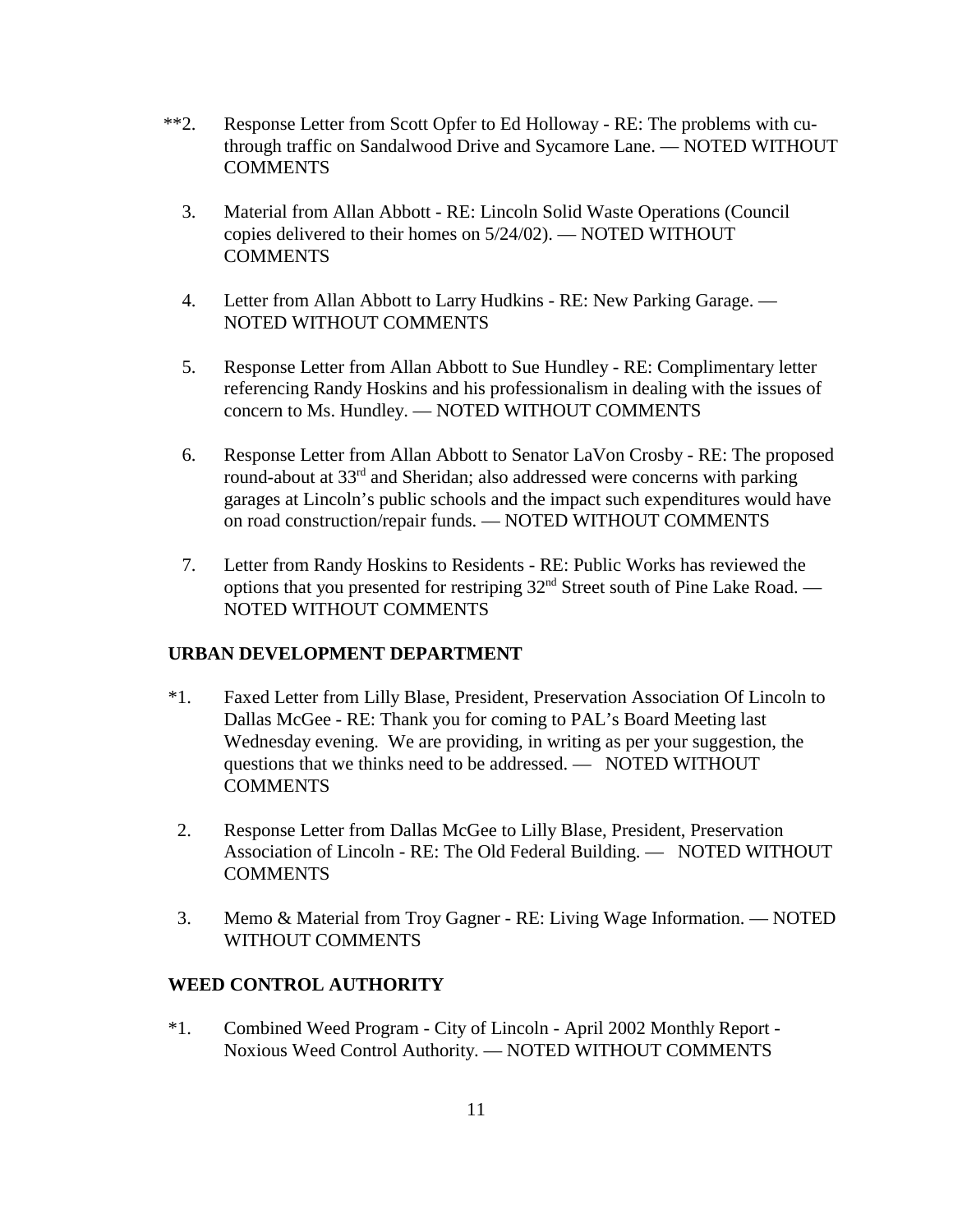\*\*2. Memo from Russ Shultz, Weed Control - RE: Weed Abatement Penalties and Heights Requirement. — NOTED WITHOUT COMMENTS

# **C. MISCELLANEOUS**

\*1. Letter from Richard Hedrick - RE: The City of Lincoln property between the street and the private property owned by private individuals known as parking. — Nicole Fleck-Tooze stated to Council that this is the gentleman that had spoken to them and she thinks that they got it once before at the end of one of their Public Hearings. Mr. Cook stated to Ms. Tooze 'yes', that's right. Ms. Tooze stated to Council that they did respond to it and she thinks that they received a copy of Bill Nass's conversation with him. Ms. Tooze stated to Council that Mr. Hedrick passed this letter out to her and she passed it onto the City Council Office and she had them go ahead and submit it in. Ms. Tooze stated to Mr. Cook that they could take a further look at it. Ms. Tooze stated to Council that right now, she clearly can't remember specific to what his question was, but they had no indication when they called him that his question wasn't answered, but it looks like in his correspondence that he still had some questions. Ms. Seng stated to Ms. Tooze that she thinks Mr. Hedrick was worried about the spray that was used on the weeds. Ms. Tooze stated to Ms. Seng that's right. Ms. Tooze stated to Council that they might have to work with a couple of other departments and get a response back to Mr. Hedrick.

Mr. Camp stated that he had a gentleman come into his office last week and he's getting a little data together. Mr. Camp stated that this gentleman had gotten cited for having river rock and a couple of boulders, which he took the boulders out that apparently they're just saying that there's an ordinance against having river rock. Mr. Camp indicated that it cost this gentleman more to put it in to try and conserve water and some of his neighbors got cited, which they have a list like 10 pages long of all the people who have done it. Ms. Tooze commented to Mr. Camp and the river rock is in the public right-of-way. Mr. Camp stated to Ms. Tooze 'yes' between the sidewalk and the street and Ms. Tooze stated okay. Lin Quenzer stated to Mr. Camp that she has also been working on some of those issues and indicated that she was working with Greg Topil and a couple of other people in the Public Works Department on it. Discussion continued with Council, Nicole Fleck-Tooze and Lin Quenzer on this issue with comments and questions from the Council. Following the discussion, Mr. Cook stated that actually he wants to address this issue because he's been working on it and commented that they have a number of ordinances that are unenforceable as written. Mr. Cook stated that if it is firmly in place and not to lose, he's not sure whether it's a problem that he thinks they just need to look at it as a whole package and changes need to be made and so hopefully that will come forward sometime this summer. Nicole Fleck-Tooze stated to Mr. Camp that they will take a look at it and she will get back with him next week. Mr. Camp 'thanked' Ms. Tooze. Ms. Seng stated that she thinks they really need to address this issue.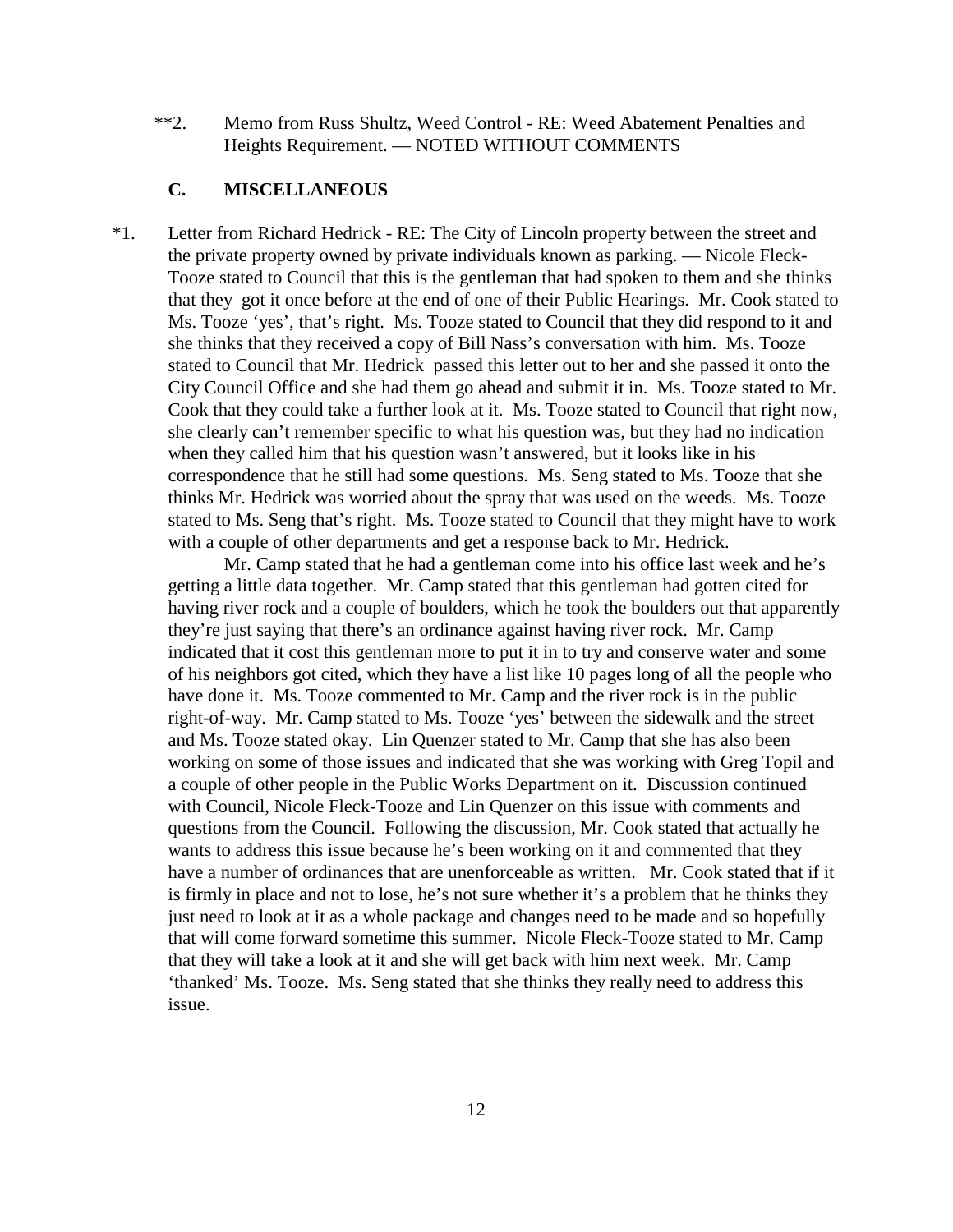- \*2. E-Mail from Lois Poppe RE: Arnold Heights Library. Mr. Cook asked Ms. McRoy if she would like to respond to this E-Mail or does she want somebody from the Library Department to respond to it. Ms. McRoy stated to Mr. Cook the Library Department. Mr. Cook asked if there's someone here from the Library Department. [No one present from the Library Department] Ms. McRoy stated to Mr. Cook that she will follow up with the Library Department on it and have them respond to it. Mr. Cook stated to Ms. McRoy okay.
- \*3. E-Mail from Donna Brophy RE: Body Piercing/Tattooing Ordinance. NOTED WITHOUT COMMENTS
- \*4. E-Mail from Donald L. Deal RE: Body Piercing/Tattooing Ordinance. NOTED WITHOUT COMMENTS
- \*5. E-Mail from Carrie C. Harris RE: Body Piercing/Tattooing Ordinance. NOTED WITHOUT COMMENTS
- \*6. E-Mail RE: Jerry Shoecraft's Appointment to the LES Board. NOTED WITHOUT COMMENTS
- \*7. Letter from Edmund Sheridan, President, Lincoln Police Union RE: The Lincoln Police Union voted by an overwhelming majority to adhere to the current contract as signed by the City and the Union. — NOTED WITHOUT COMMENTS
- \*8. Material from Kierstin M. Reed, The Arc of Lincoln/Lancaster County Individual & Family Support Services Coordinator, Staff Advisor for People First of Lincoln – RE: Individuals with developmental disabilities living in Lincoln have increasingly become concerned about the lack of access to the community in which they live. — NOTED WITHOUT COMMENTS
- \*9. E-Mail from David W. Hundley RE: S. 32nd Street Proposal Westside Parking. — Mr. Cook stated that he thinks the Public Works & Utilities Department has made a decision on this issue that they decided to give it a try to one of the plans that they had provided and asked if this was right. Nicole Fleck-Tooze stated to Mr. Cook 'yes' that's correct and she thinks that they looked at some compromises on it. Mr. Camp stated to Ms. Tooze that Randy [Hoskins] did a nice job on it and he had a real nice letter in regards to this issue.
- \*10. Letter from Gene Brake, Lincoln Chamber of Commerce, 2002 Chairman RE: The Lincoln Chamber of Commerce Board of Directors desire to inform you of their recent action in support of the Old Federal Building Redevelopment Project that is currently before you for consideration. — NOTED WITHOUT COMMENTS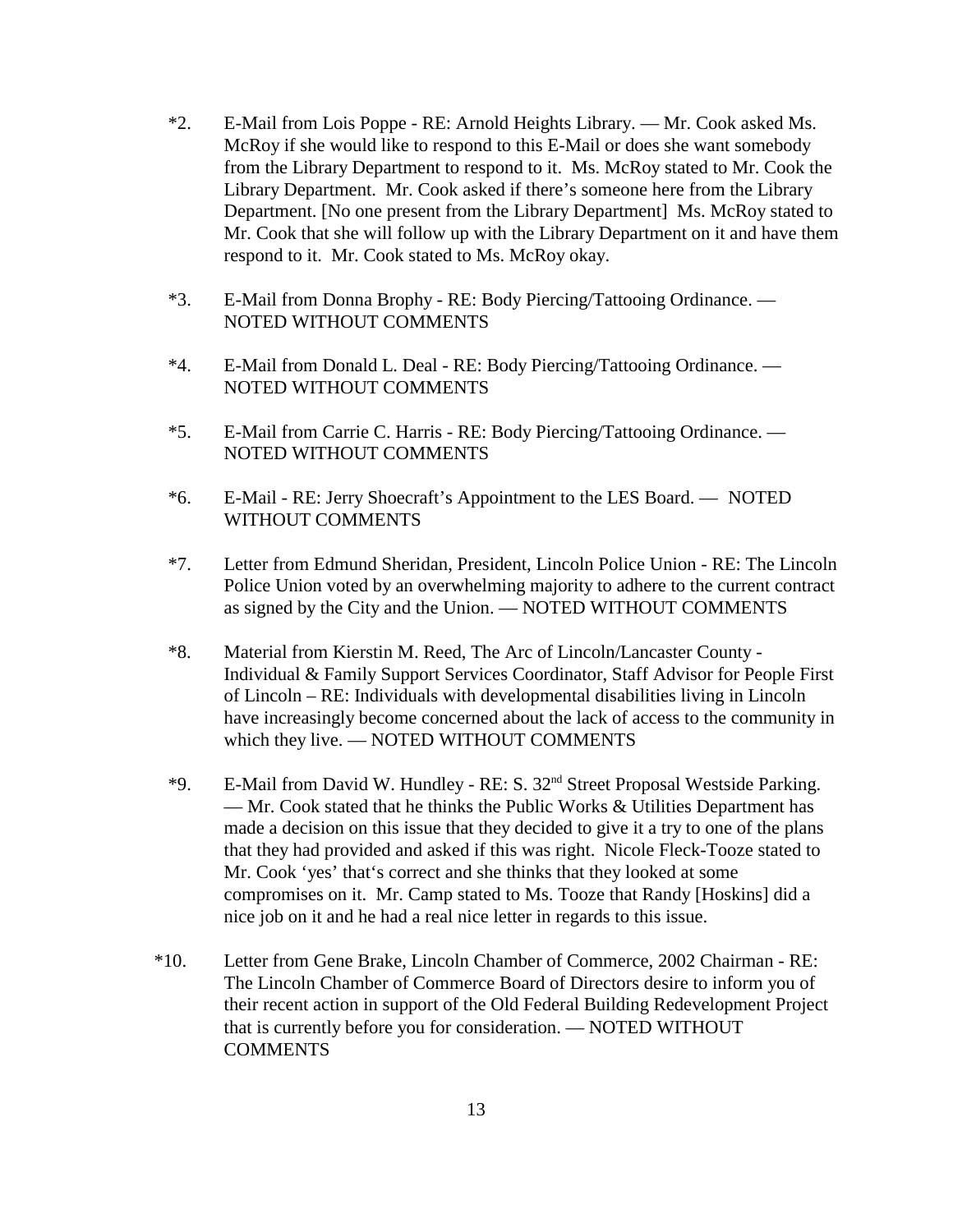- \*11. MEDIA RELEASE from Lori Seibel, Executive Director, Community Health Endowment - RE: Release of Annual Report to the Community. — NOTED WITHOUT COMMENTS
- \*12. Letter with Signatures RE: The undersigned residents have read and agreed to the following solutions to the parking issue along S.  $32<sup>nd</sup>$  Street: (See Letter). — Mr. Cook stated that again he thinks this matter has been dealt with.
- \*\*13. Letter from Frank Hilsabeck, Co-Chairman, Lincoln Partnership for Economic Development - RE: That the Council members would like to have a response regarding their inquiry into attending LPED Investor's and Steering Committee (Board of Directors') meetings **(Also noted for discussion on the "Noon" Agenda)**. — Mr. Cook stated that this is something the Mayor mentioned earlier regarding their attendance and indicated that they will discuss this issue at the "Noon" Meeting today.
- \*\*14. Letters from Lincoln Public Schools with 36 names on it RE: The purpose of this letter is to respond to recent newspaper articles that suggest the resource officers may be eliminated at the elementary level **AND** A **Corrected Copy** of the letter). — Mr. Cook asked Chief Casady if he got a copy of this letter. Chief Casady stated to Mr. Cook 'yes', he received a copy of it. Mr. Cook stated to Chief Casady okay and asked him if this was just an opinion for them. Chief Casady stated to Mr. Cook that he thought it was just an opinion for them. Mr. Cook stated to Chief Casady okay, so no response is necessary.
- \*\*15. E-Mail from Tiffini RE: I, and several of my neighbors have reported gang activity and drug trafficking in our neighborhood - the address where the problems arise is 6408 Morrill Avenue. — Ms. Seng stated that she has talked with Tiffini and Captain Srb has talked with her and so everyone is aware of the problem. Mr. Cook stated to Ms. Seng okay.
- \*\*16. E-Mail from Kevin L. Johnson, R.P. (was addressed to Jon Camp) RE: Comp. Plan Amendments - Transportation. — NOTED WITHOUT COMMENTS
- \*\*17. Faxed Material from Robert Weigel, Realty Trust Group RE: We herewith respectfully request your immediate consideration of the following parcels to be included in the "Lincoln Comprehensive Plan". — NOTED WITHOUT **COMMENTS**
- \*\*18. E-Mail from Jeffrey T. Altman, MA NOMC RE: Comments on the Comprehensive Plan. — NOTED WITHOUT COMMENTS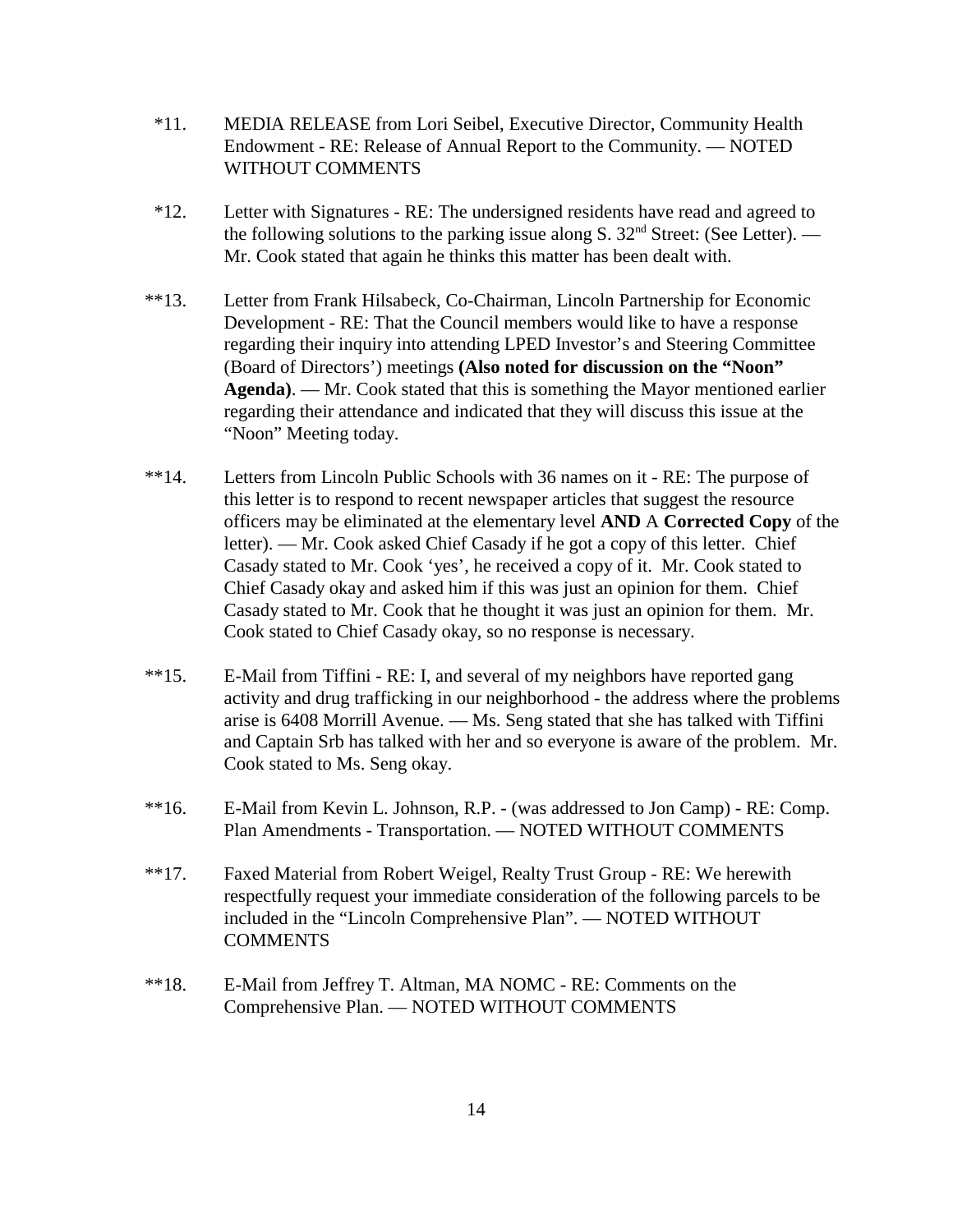- 19. E-Mail from Carol Brown RE: Promoting Lincoln. Ms. McRoy stated to Mr. Cook that they should send this E-Mail over to the County Board for a response because she thinks that Ms. Brown has some good ideas, but it's not the City. Mr. Cook stated to Ms. McRoy okay. Ms. McRoy asked Tammy Grammer if she could send this E-Mail to the County Commissioners for them to respond to it, since they are in charge of the Business Bureau. Ms. Grammer stated to Ms. McRoy 'yes', she will. Ms. McRoy 'thanked' Ms. Grammer.
- 20. E-Mail from Bobbie & Hal Allen to Editor, Lincoln Journal Star RE: The Old Federal Building. — NOTED WITHOUT COMMENTS
- 21. E-Mail from Keith Dubas, Architect RE: The Old Federal Building. NOTED WITHOUT COMMENTS
- 22. E-Mail from Doug Beran RE: Opposition to the annexation and development of the land owned by the Meginnis brothers near  $95<sup>th</sup>$  & East Holdrege Street. — Mr. Cook asked the Planning Department to respond to this E-Mail. Ms. Seng stated that this is not to them yet and asked if it is even to the Planning Commission yet. Ray Hill stated to Ms. Seng 'no', not that he's aware of. Mr. Cook stated that he thinks Mr. Beran is concerned about the future proposal.
- 23. Letter from Kenneth Kiene of MindVision Software RE: Purchase Offer on Old Federal Building for development and preservation. — NOTED

WITHOUT

#### **COMMENTS**

- 24. Letter from Members of the Lincoln Optimist Club RE: *Opposing* the Elimination of the School's Human Resource Officers from the City's Budget. — NOTED WITHOUT COMMENTS
- 25. Letter from Lilly Blase, President, Preservation Association of Lincoln to Lincoln Journal Star, c/o Gordon Winter, Opinion Page Editor - RE: The Old Federal Building. — NOTED WITHOUT COMMENTS
- 26. Letter from Marleen Rickertsen RE: The Old Federal Building. NOTED WITHOUT COMMENTS
- 27. Letter from Therron Stackley RE: The Old Federal Building. NOTED WITHOUT COMMENTS
- 28. Letter from Lisa J. Good RE: The Old Federal Building. NOTED WITHOUT **COMMENTS**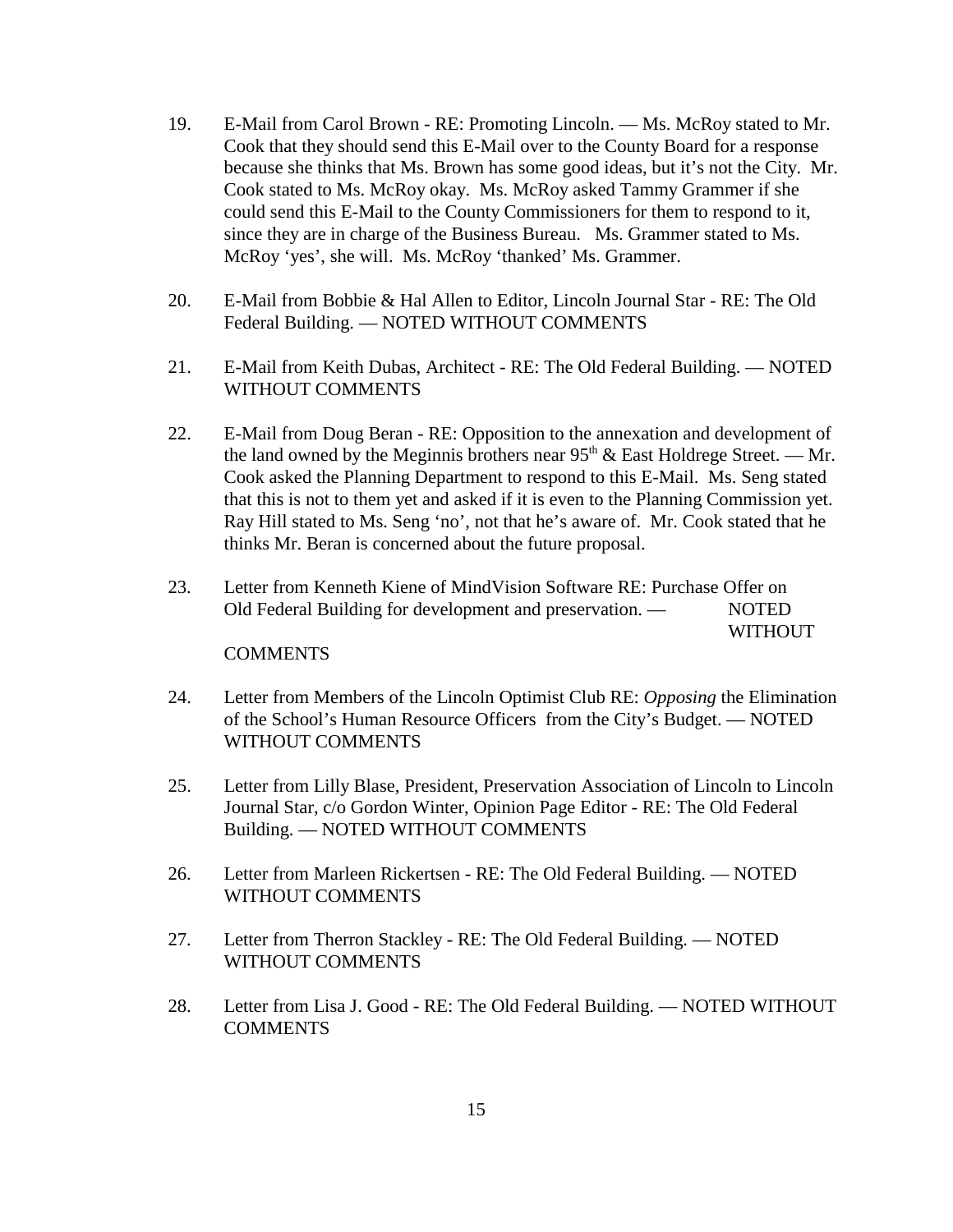- 29. Letter & Material from Alexandria 2112, The Ultimate Nightclub Experience, Charles Phillips & Chris Holland - RE: They are designing their Thursdays to cater to the college student who does not wish to indulge in the illegal "house party's" and "binge drinking". — Mr. Cook asked what exactly is this material about and asked Chief Casady if he had an opinion on it. Chief Casady stated to Mr. Cook that he doesn't know what it is, he hasn't seen the material yet. Mr. Cook stated to Chief Casady that he will give him a copy of the material. [Mr. Cook gave Chief Casady the material]
- 30. Letter from Larry K. Zink, President, University Place Community Organization RE: Support for the proposed adoption of a system of infrastructure impact fees and urge your support for these proposals. — NOTED WITHOUT COMMENTS

# **IV. DIRECTORS - NO COMMENTS**

#### **V. CITY COUNCIL MEMBERS**

# **TERRY WERNER**

Mr. Werner asked Don Herz if he could tell them about the levy/lid authority for the Building Commission on where they are at on it. Mr. Herz stated to Mr. Werner that he will check on it and get back with him. Mr. Werner stated to Mr. Herz okay.

#### **COLEEN SENG**

Ms. Seng stated that she probably needs to talk to the Law Department and the Public Works & Utilities Department about  $40<sup>th</sup>$  Street north of Adams. Ms. Seng stated that didn't they have someone in a facility out there dig up the street and then Public Works had to put the street back in or they were requiring these people to put the street back in. Ms. Seng stated that she had a complaint that things are still not quite right. Dana Roper stated to Ms. Seng that it isn't ringing any bells with him. Ms. Seng indicated to Mr. Roper that it is close to the Dietrick bike Trail and what people are complaining about is that bike trail and about the street still not in. Ms. Seng asked Nicole Fleck-Tooze and Dana Roper if they could check and see where they are at on it and if they're supposed to be doing anything else. Nicole Fleck-Tooze stated to Ms. Seng okay.

Ms. Seng stated that she wants to compliment Lynn Johnson for the very diplomatic letter that he wrote to the gentleman with the port-a-potty situation in Piedmont Park. Ms. Seng 'thanked' Mr. Johnson and stated that it was a marvelous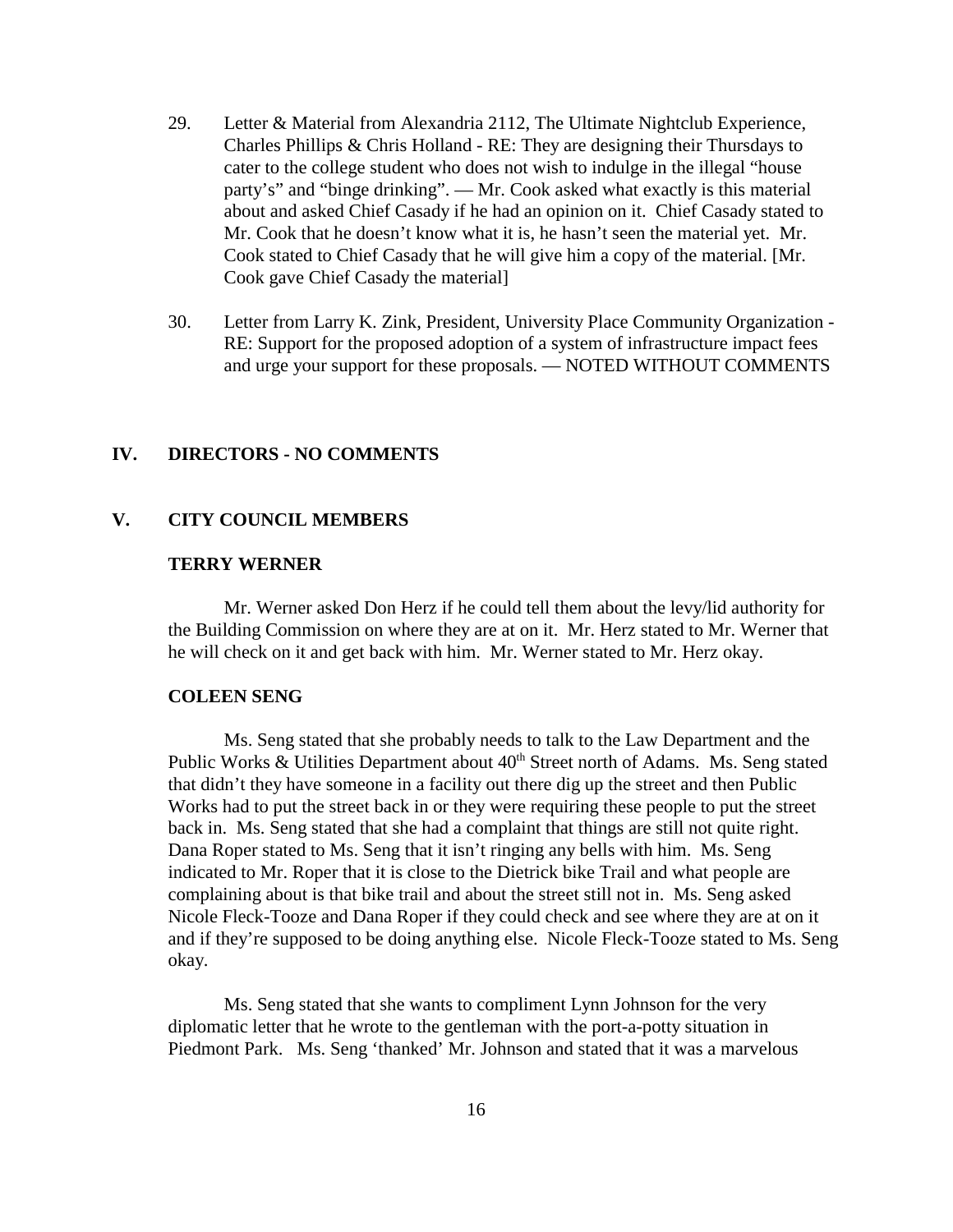letter. Mr. Johnson 'thanked' Ms. Seng.

#### **GLENN FRIENDT**

Mr. Friendt stated to Dana Roper that he just wants to check with him and see if he will have the two draft ordinances for the Community Health Endowment by this Friday. Dana Roper stated to Mr. Friendt that he has a couple of them in his hands and he wanted to visit with him to make sure that it is what he wanted. Mr. Friendt stated to Mr. Roper okay and stated that they can touch base after the Director's Meeting. Mr. Roper stated to Mr. Friendt okay.

Mr. Friendt asked the Public Works & Utilities Department if everything is in order for the Woodsdale lighting proposal hearing on June 24<sup>th</sup>. Nicole Fleck-Tooze stated to Mr. Friendt that they will check and make sure that it is all in order.

Mr. Friendt asked if Bonnie Coffey was here. Someone stated that Bonnie [Coffey] was not here that she had another meeting. Mr. Friendt stated okay and stated that he just wanted to "thank" her for getting these post cards [held one up-RE: Teen pregnancy]. Mr. Friendt stated that he would really like to see some funding be sent to these Junior High students or maybe it should even start earlier, but he doesn't know how. Mr. Friendt stated that he thinks these have been very, very good.

Mr. Friendt stated that there is a memo from Troy Gagner from the Urban Development Department regarding living wage information and it said 'attached is the information requested by Council Members' and he would like them to reissue that memo and name the Council Member who requested the information because it wasn't by him and he doesn't want to be included in it. Marc Wullschleger asked Terry [Werner] if it was him that requested the information. Mr. Werner stated to Mr. Wullschleger 'yes', he requested the information. Mr. Friendt stated that he knows when they send letters out to all of the citizens that they name names and say Terry Werner asked me to do this or Glenn [Friendt] asked me to do this. Mr. Wullschleger stated to Mr. Friendt that they will correct the memo and send them a new one. Mr. Friendt 'thanked' Mr. Wullschleger.

# **JONATHAN COOK**

Mr. Cook stated that in regards to the Snow Removal Approval issue today and asked if they have a letter back from James Faimon on this issue. Lin Quenzer stated to Mr. Cook 'yes', she does and it went out and indicated that Mr. Faimon has his direct response dated May  $29<sup>th</sup>$ , so she is assuming that the constituent has received it. Ms. Quenzer stated to Mr. Cook that she hasn't heard anything back from him as of now, so she doesn't know and indicated that she did discover that they do have the same policy of charging back fees and inspection fees to the violators and the Weed Control Authority as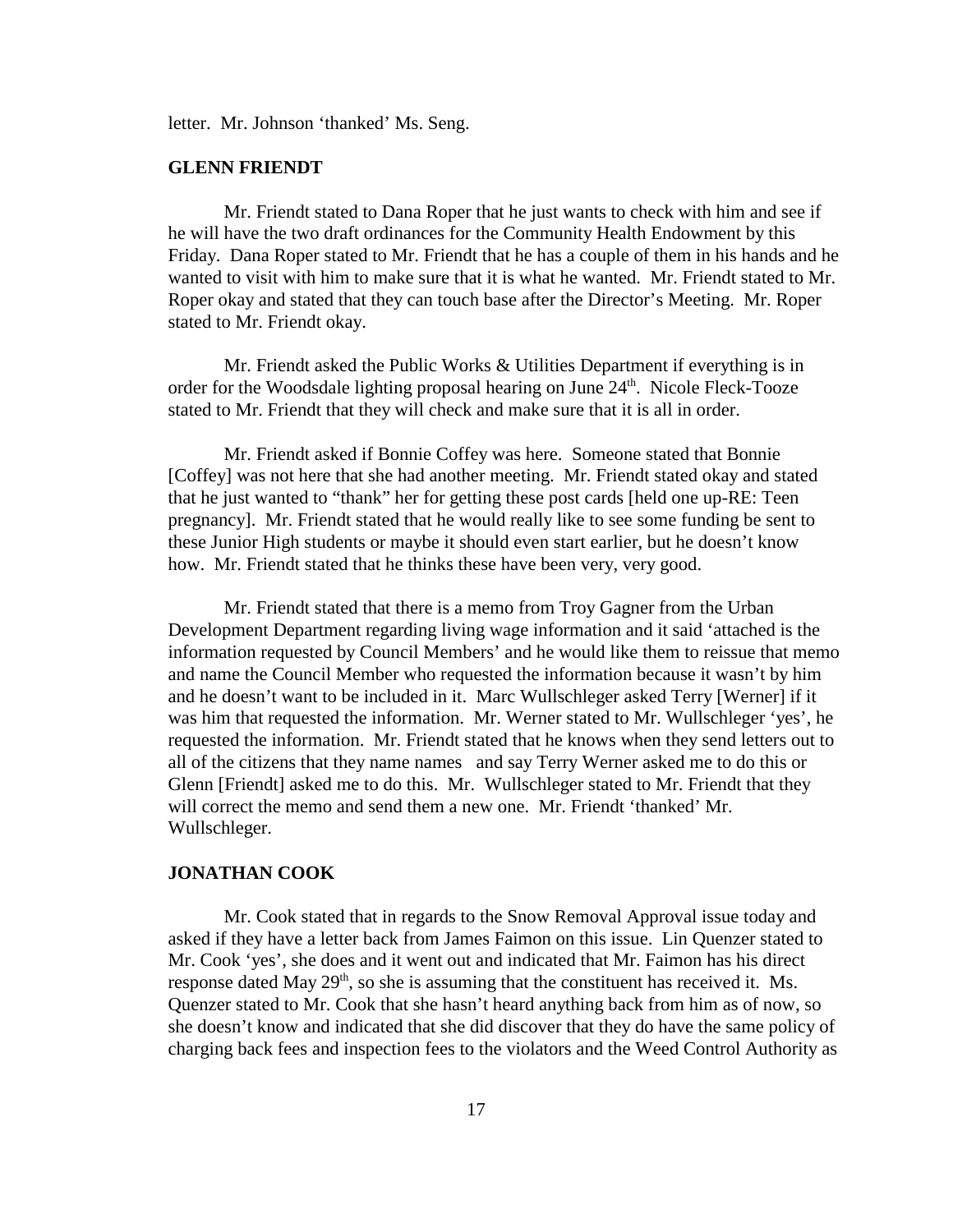well at this time. Mr. Cook stated 'well', he hasn't had a chance to read the response and he hasn't heard from the constituent and asked if the Council would have any problem with holding over the Public Hearing on the sidewalk snow removal assessments until they make that contact, so they at least have a chance to read the letter from Jim Faimon. Mr. Cook stated to Council that he thought the individual asked some good questions and they may have some good answers, but it has just been going on a long time and he did kind of indicate to the constituent that he thought they could probably get his questions answered. Ms. Seng and others stated to Mr. Cook that the letter from Jim Faimon regarding this issue is in their Director's packet. [The Letter is on the Director's Agenda for June 3rd under "III. Correspondence-B. Directors and Department Heads - Law Department - #2 – Response Letter from James B. Faimon to John Tavlin - RE: Snow Removal Costs"]. Mr. Cook stated 'oh', okay, he didn't see it.

Mr. Cook noted that there was three Director's Addendums one for May  $20<sup>th</sup>$ , one for May 27<sup>th</sup> and one for June  $3<sup>rd</sup>$ , which was for this morning.

# **A D D E N D U M (For May 20th)**

#### **I. MAYOR**

- 1. NEWS RELEASE RE: Street Work To Close Lanes On North  $27<sup>th</sup>$ .  $-$  NO **COMMENTS**
- 2. NEWS ADVISORY RE: Mayor Don Wesely and Parks & Recreation Director Lynn Johnson will discuss a new proposed Master Plan for the Antelope Park Triangle at 1:30 p.m., Monday, May  $20<sup>th</sup>$  at Antelope Park. — NO COMMENTS

# **II. CITY CLERK - NONE**

#### **III. CORRESPONDENCE**

**A. COUNCIL REQUESTS - NONE**

#### **B. DIRECTORS AND DEPARTMENT HEADS**

#### **COUNTY COMMISSIONERS**

1. Letter & Material from Bob Workman, Chair, Lancaster County Board of Commissioners to Larry Hudkins, Chair, Public Building Commission - RE: Old Federal Building. — NO COMMENTS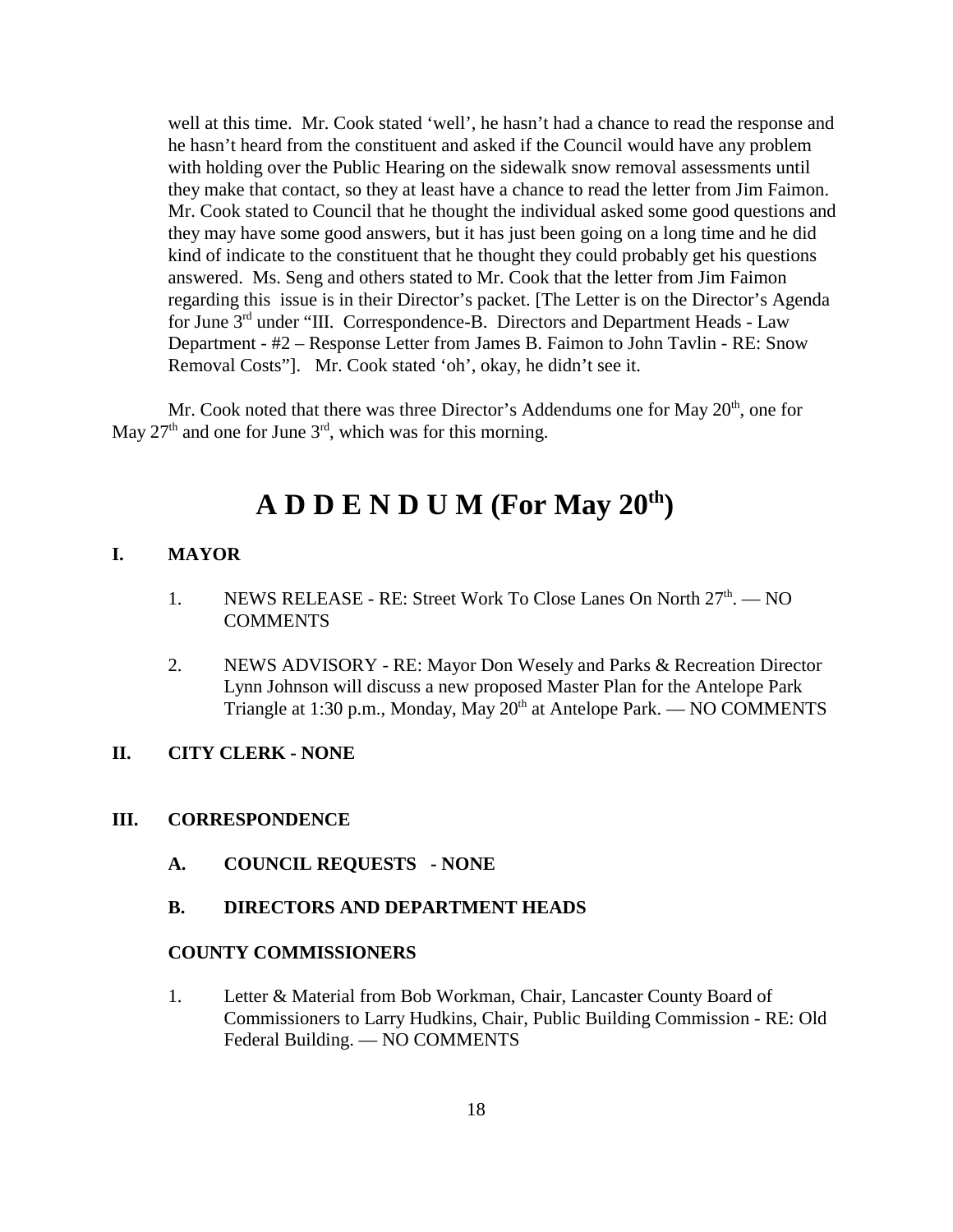2. Letter & Material from Kerry P. Eagan, Chief Administrative Officer, Lancaster County Board of Commissioners - RE: Proposed Changes to the Comprehensive Plan. — NO COMMENTS

# **FINANCE/BUDGET**

1. Inter-Department Communication from Sherry Wolf - RE: Analysis of Retirement Incentives. — NO COMMENTS

# **HEALTH DEPARTMENT**

- 1. NEWS RELEASE RE: Mayor Wesely Proclaims May 12-18, 2002 As Women's Health Week. — NO COMMENTS
- 2. NEWS RELEASE RE: National Dog Bite Prevention Week May 19-25, 2002. — NO COMMENTS
- 3. NEWS RELEASE RE: Health Department Recommends Ways To Reduce Bites And Reduce Health Risks From Mosquitos. — NO COMMENTS
- 4. Letter from Ed Schneider, OD, President, Lincoln-Lancaster County Board of Health - RE: The Comprehensive Plan. — NO COMMENTS

# **C. MISCELLANEOUS**

- 1. Faxed Letter from Patrick M. Shannon, President/CEO, Healthcare Management Solutions, Inc. (HMS) – RE: Ambulance Billing Contract Renewal. — NO **COMMENTS**
- 2. MEDIA RELEASE from Lori Seibel, Executive Director, Community Health Endowment - RE: Community Health Endowment Announces Community Horizon Award Recipients. — NO COMMENTS
- 3. Material from Developer: Realty Trust Group and MJM, Inc. RE: **For Comp. Plan Hearing on May 22<sup>nd</sup>** – 84<sup>th</sup> & South Street-20 Acres Mixed Use of Office and Residential —  $70<sup>th</sup>$  & Pine Lake (Southwest 5 Acres) Medical Village Pharmacy and Doctors Offices —  $84<sup>th</sup>$  & Old Cheney (Northwest 6.5 acres) Lincoln Christian Center Anchored by: Lincoln Christian School Administration Offices —  $84<sup>th</sup>$  & Old Cheney "FoxFire"  $84<sup>th</sup>$  & Van Dorn-Nebraska's Newest and Only Mixed-Use Life Style Center (Copy of this Material is on file in the City Council Office). — NO COMMENTS

# **A D D E N D U M (For May 27th)**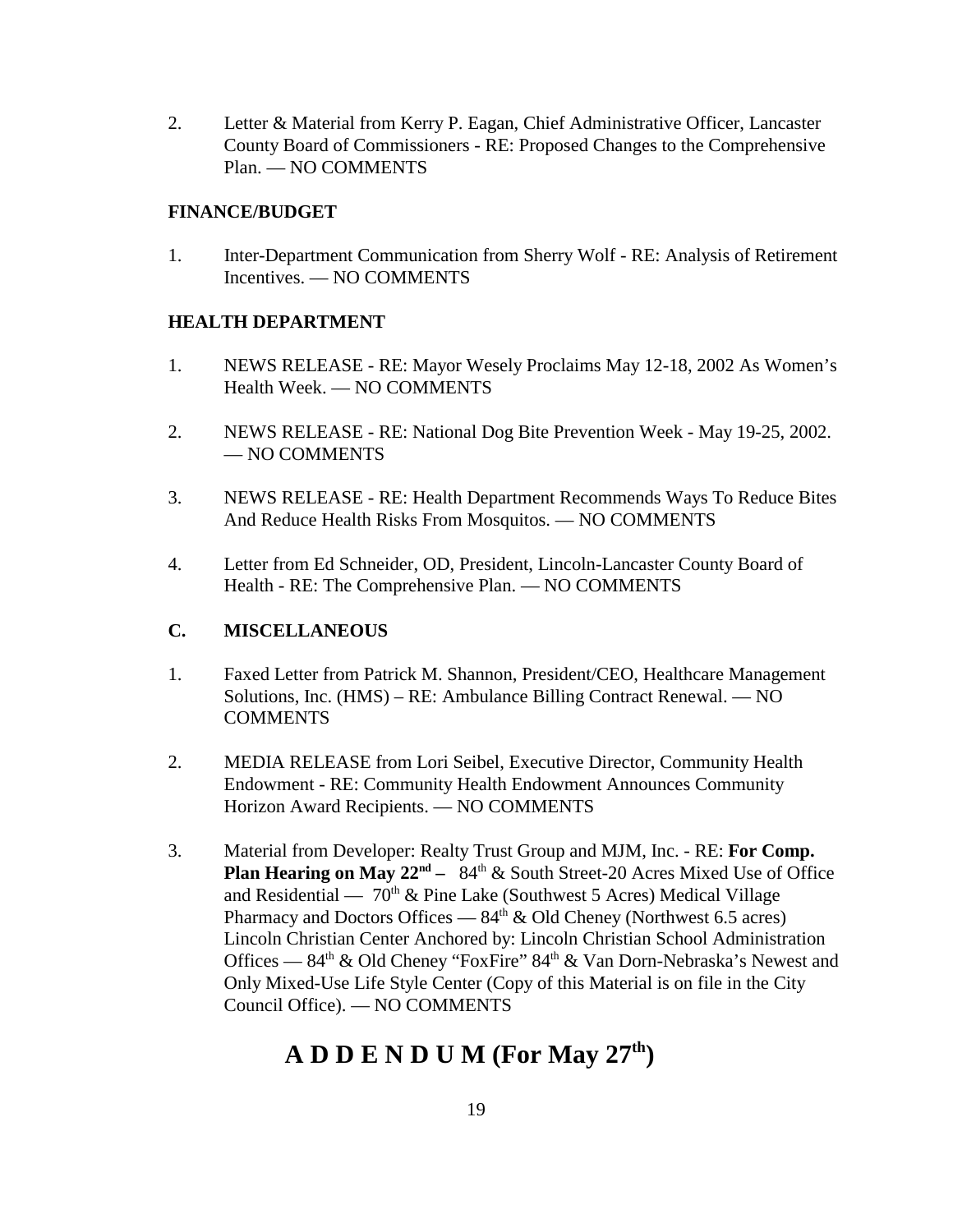# **I. MAYOR**

- 1. NEWS RELEASE RE: West Pedestrian Bridge Span To Open For Saltdog Opener. — NO COMMENTS
- 2. NEWS RELEASE RE: University Place Aquatics Center to Open June 1 Dedication ceremony set for evening of Thursday, May 30<sup>th</sup> . — Mayor Don Wesely mentioned this dedication during his comments to Council under "I. Mayor". (See that discussion)
- 3. NEWS RELEASE RE: Mayor's Memorial Day Message. NO COMMENTS

# **II. CITY CLERK - NONE**

# **III. CORRESPONDENCE**

**A. COUNCIL REQUESTS - NONE**

# **B. DIRECTORS AND DEPARTMENT HEADS**

# **HEALTH DEPARTMENT**

- 1. NEWS RELEASE RE: Meeting on Proposed Animal Control Regulations Relating to Cats. — NO COMMENTS
- 2. NEWS RELEASE RE: Area Restaurants Go Smoke Free For A Day. NO **COMMENTS**

# **LIBRARY**

1. NEWS RELEASE - RE: Library Bookmark Contest Winners Announced. — NO **COMMENTS** 

# **C. MISCELLANEOUS**

- 1. Post Card from Shari Schwartz RE: 'Thank-you' for working on the Comprehensive Plan which outlines our City's future. — NO COMMENTS
- 2. Letter & Material from Ruth M. Borchers, Trustee; Garry W. Busboom, Son, POA; & Myron L. Busboom, Son – RE: Request for Land Use Designation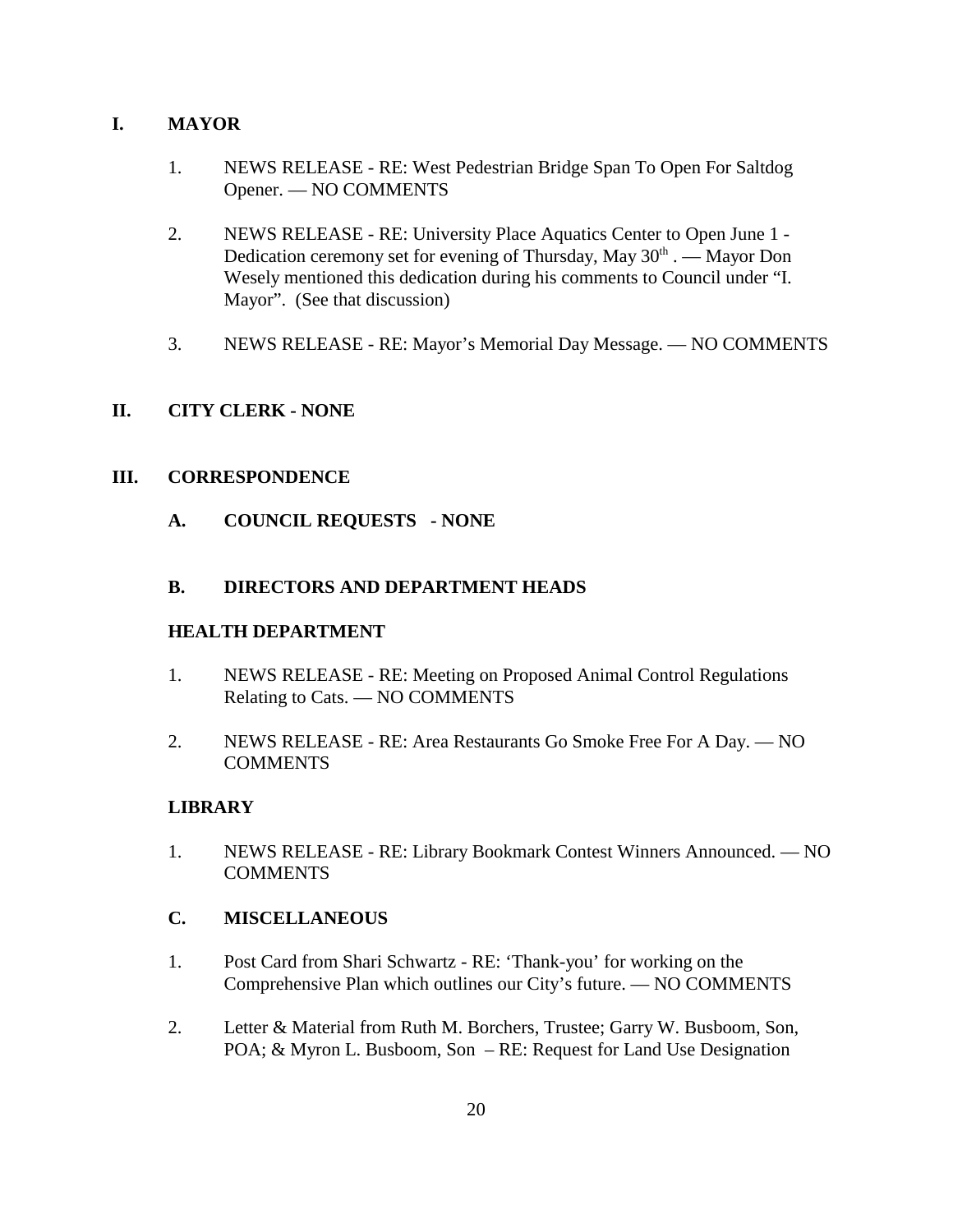# **A D D E N D U M (For June 3rd)**

# **I. MAYOR**

1. Response Letter from Mayor Don Wesely to Lancaster County Board of Commissioners - attached with other Letters – RE: The Old Federal Building (Note-received from Mayor's Office to late to be included on the Director's Agenda for June  $3<sup>rd</sup>$  – Council copies sent out in their Thursday packets on 5/30/02) (All attachments to the Mayor's Letter have been previously received, noted on Director's Agenda for June  $3<sup>rd</sup>$  and distributed to Council ). — NO **COMMENTS** 

# **II. CITY CLERK - NONE**

# **III. CORRESPONDENCE**

- **A. COUNCIL REQUESTS NONE**
- **B. DIRECTORS AND DEPARTMENT HEADS NONE**

# **C. MISCELLANEOUS**

- 1. E-Mail from Paul Krutak RE: Old Federal Building. NO COMMENTS
- 2. E-Mail from Randy Cecrle RE: Old Federal Building. NO COMMENTS
- 3. Letter & Material from Dan Marvin, Marvin Investment Mgmt. Co. RE: The Old Federal Building. — NO COMMENTS
- 4. E-Mail from E. Wayne Boles RE: It's Not Too Late To Make The Right Decision About Old Federal Building. — NO COMMENTS
- 5. Letter & Telephone message from H. Arnold Wassenberg RE: Please do not sell the Federal Building. — NO COMMENTS
- 6. E-Mail from Carol Jess RE: The Old Federal Building. NO COMMENTS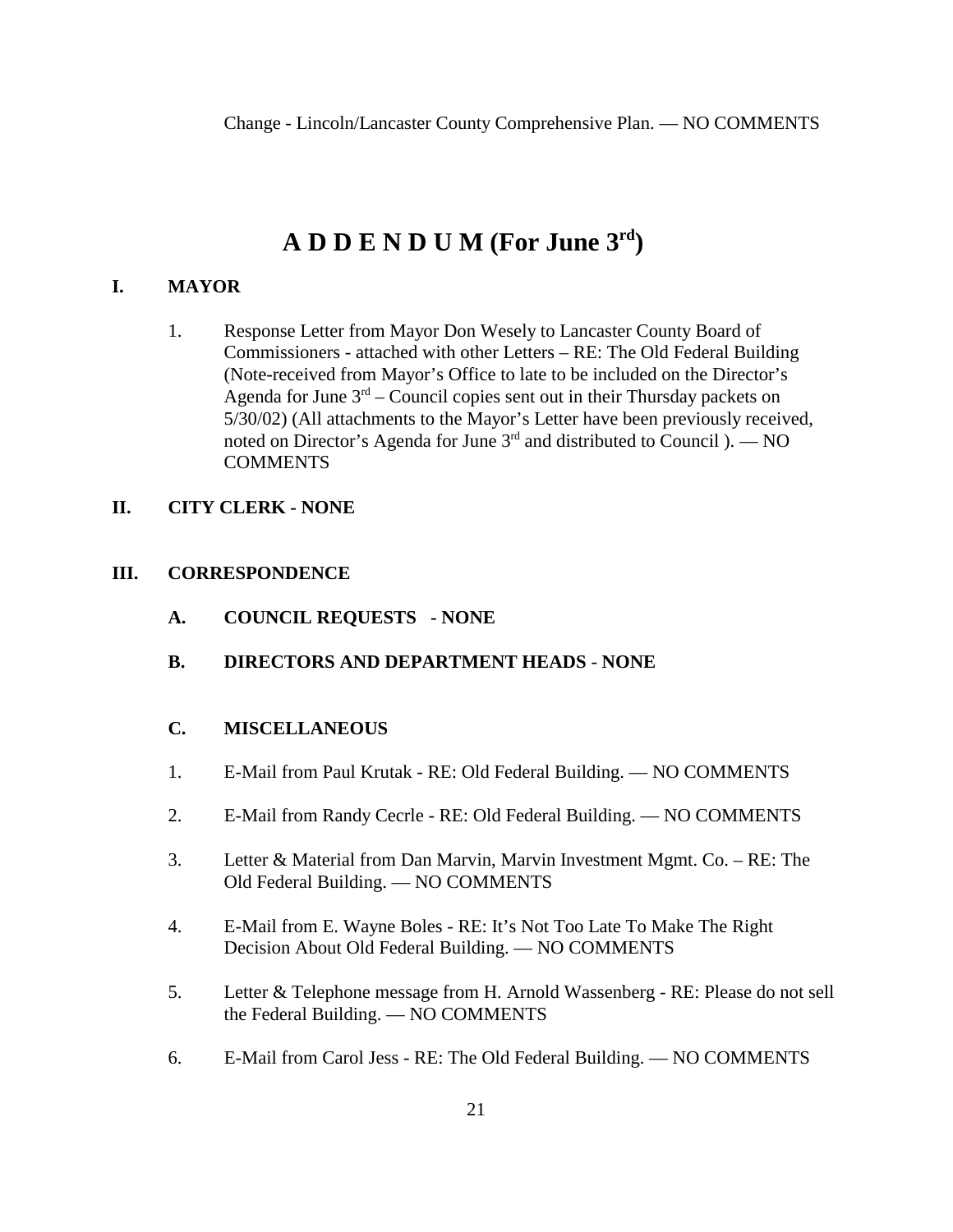7. E-Mail from Pam Scott - RE: The Old Federal Building. — NO COMMENTS

#### **JON CAMP**

Mr. Camp asked the Public Works & Utiliities Department if there was anymore information regarding the South Fork Homeowners property situation. Mr. Camp stated that there was some damaged caused by the widening of South  $70<sup>th</sup>$  Street and there had been a May 12<sup>th</sup> E-Mail from Greg Neilsen about it. Mr. Camp asked the Public Works & Utilities Department if this issue rings any bells. Nicole Fleck-Tooze stated to Mr. Camp that she will have to check on it and indicated that she hasn't seen anything come through where they responded to him. Ms. Tooze stated to Mr. Camp that she will check the status of it.

Mr. Camp stated to the Public Works & Utilities Department that they have had inquires of concerns regarding the sidewalk along Antelope Creek Road near Eden pool, which was from Tammy Wiebe who had asked about the installation schedules, so they can have a place for children to walk. Mr. Camp asked the Public Works & Utilities Department if they have responded to Ms. Wiebe' s E-Mail. Nicole Fleck-Tooze stated to Mr. Camp that she will check on it.

Mr. Camp stated to the Public Works & Utilities Department that he wants to 'thank' them very much for getting those weeds or those planting growth cut on South 70th Street and commented that Lynn Johnson also helped on it. Mr. Camp stated to Lynn Johnson that he knows they are trying to get non-maintenance type growth and asked if this is something that's going to be modified in the future, so they don't get it. Mr. Camp stated that it has really grown and commented that may be it is a traffic hazard. Lynn Johnson stated to Mr. Camp that they have pretty much decided the plants that were there were to detailed and they're going to redesign the entire planting and what they will see up there is essentially grass runs in the trees. Mr. Johnson stated to Mr. Camp that it may take until next spring to get it finished, but they have a commitment to keep the weeds down until that time, so hopefully it looks a little better. Mr. Camp 'thanked' Mr. Johnson. Mr. Svoboda stated to Lynn Johnson that a number of people has asked him if the contractor that originally installed the landscaping fully got paid or what. Mr. Johnson stated to Mr. Svoboda to his knowledge, he doesn't think they did because it was not originally installed properly and it kind of has gone down hill from there. Mr. Svoboda asked Mr. Johnson if he was also expected to have the one year maintenance contract like all of the others and asked if they didn't is there legal issues that they're dealing with now. Mr. Johnson stated to Mr. Svoboda 'yes' and to his knowledge they are looking at all of those options at this point. Discussion continued with Council and Lynn Johnson on this issue with comments and questions from the Council. Following the discussion, Lynn Johnson stated to Council that they're working on it and noted that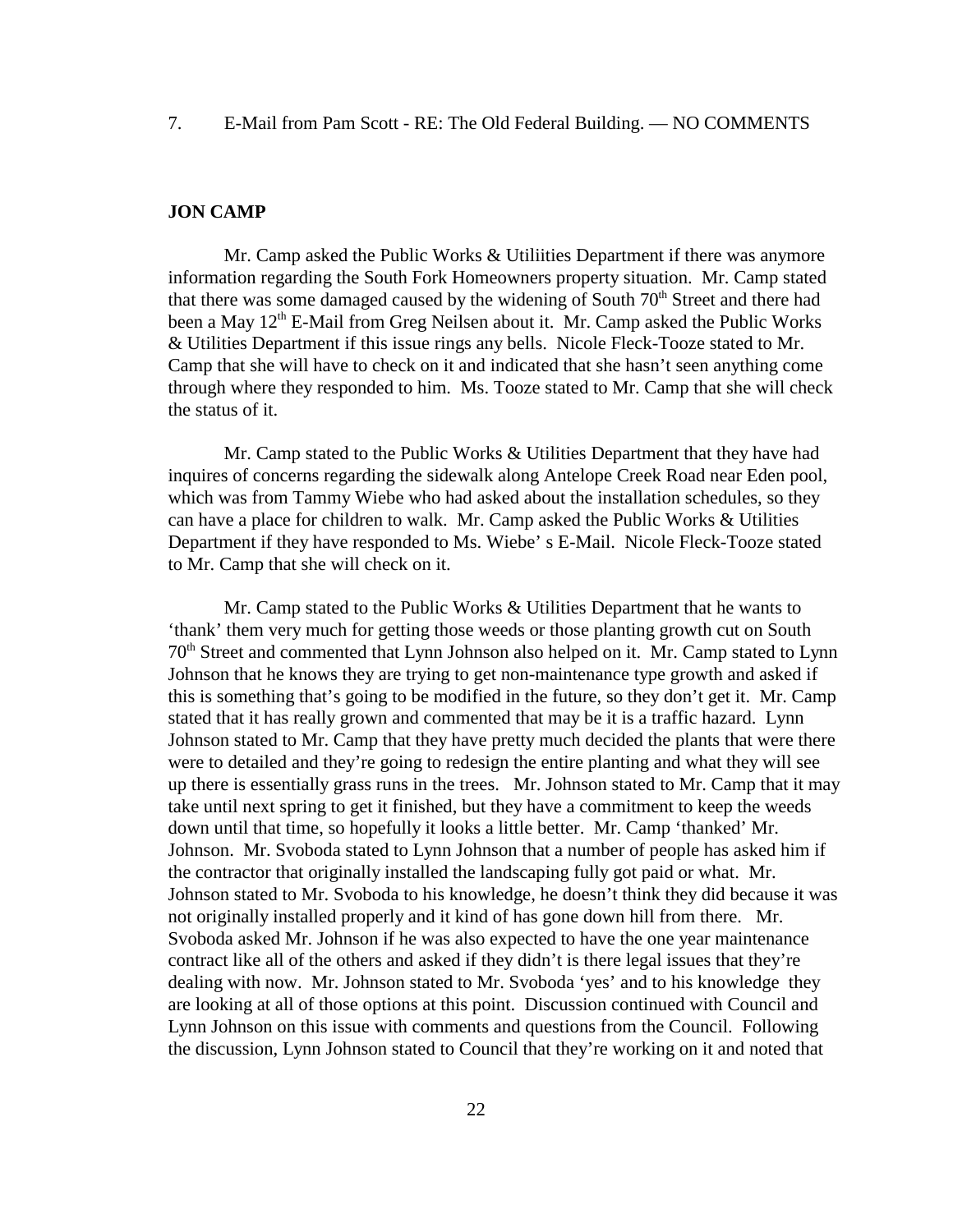they have had problems with this contractor in a number of locals.

Mr. Camp stated to Lynn Johnson that he also wants to 'thank' him and his staff on behalf of the Colonial Hills Neighborhood Association that they really appreciates their part on helping with the \$1,000 grant for the playground equipment. Mr. Camp stated to Mr. Johnson that Colonial Hills really appreciated them working hard on it. Mr. Johnson commented to Mr. Camp that's good partnership and indicated that they have raised a lot of money.

Mr. Camp stated to Ray Hill that the South 86<sup>th</sup> Street situation and asked him if he got a message in regards to this issue. Ray Hill stated to Mr. Camp 'yes', he did and indicated that he had spoken to her a week or so earlier and he E-Mailed Darrell [Podany] about it. Mr. Hill stated to Mr. Camp that he has some plans that he can pass on to him.

Mr. Camp asked Ray Hill about the Cement Plant at  $1<sup>st</sup> \& '`L'`$  Street. Ray Hill stated to Mr. Camp that they are not sure where that came from, but they are not dealing with anything at  $1^{st} \& 'L'$  Street. Mr. Hill stated to Mr. Camp that if he gives them some more information they can check on it. Mr. Hill stated to Mr. Camp that the only thing they have around  $1<sup>st</sup> \& '`L'`$  Street was the Change of Zone that's on Pending, which is to change some area from R-2 to I-1, so it had nothing to do with the Cement Plant that it had to do with the Auto Group out there called "Lincoln Auto Auction".

Mike Merwick stated to Mr. Camp that he thinks what he is talking about is the Schwartzkopf Park west of it and 'Tony's Cement' owns all of it. Mr. Merwick stated to Mr. Camp that they have put a maintenance facility in and the neighbors perceive that he's going to do some work back there, but he thinks that is all 'I'-zoned back there where he has his cement or his maintenance place. Mr. Merwick stated that Tony owns the whole thing, all the way down to the railroad tracks plus he owns some land on the east side, but they would have to check the zoning. Mr. Merwick stated to Mr. Camp that he thinks this is what he may be talking about and indicated that he knows the neighbors are all excited down there that they are going to have a cement factory down there, so he thinks this is what he is talking about. Mr. Camp stated to Mr. Merwick okay and asked Ray Hill to get back with them in regards to this issue. Mr. Hill stated to Mr. Camp 'yes', he will.

# **ANNETTE McROY**

Ms. McRoy asked Nicole Fleck-Tooze to 'thank' Allan Abbott for getting the alley regraded over in Havelock. Ms. Tooze stated to Ms. McRoy 'yes', she will. Ms. McRoy stated that she really appreciates the quick work. Ms. Tooze stated to Ms. McRoy that she will let Allan [Abbott] know.

Ms. McRoy stated to the Public Works & Utilities Department that she is getting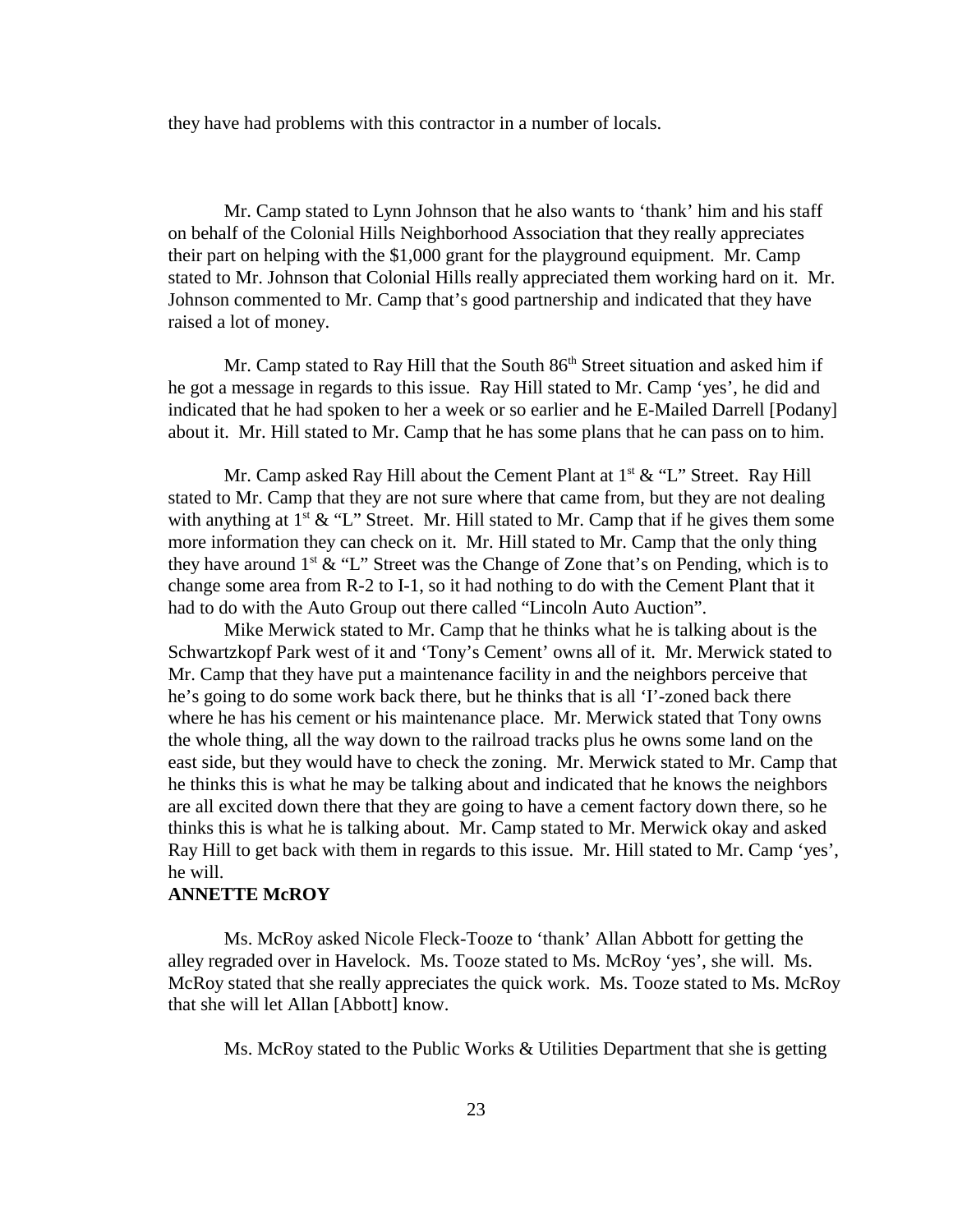calls about the Highlands pool in regards to a sidewalk, which they went through this last year. Ms. McRoy stated that they are worried about the kids and the traffic on the curb coming around to the Golf Course and she hasn't been able to reach the lady that called her about it, but she left a really long message about it. Ms. McRoy stated to the Public Works & Utilities Department that she hasn't been out there and asked if they have done anything different than last year as far as the traffic out there. Nicole Fleck-Tooze stated to Ms. McRoy that she doesn't think so and indicated that she thinks the issue with the sidewalk, if she remembers right, the developer was within the time-frame for installing it. Ms. Tooze stated to Ms. McRoy that they will check on it. Ms. McRoy stated to Ms. Tooze that she thinks they will get a lot more calls about it. Ms. McRoy stated to Ms. Tooze that they can talk about it this week. Ms. Tooze stated to Ms. McRoy okay.

#### **KEN SVOBODA**

Mr. Svoboda stated to the Public Works & Utilities Department that at some point, he would like to get an update on the status of the Alley Vacation on  $38<sup>th</sup>$  & Calvert. Mr. Svoboda stated to the Public Works & Utilities Department that the neighbors are calling him on a fairly regular basis asking where it is in the process and he's not quite sure where they are at on it. Mr. Svoboda asked the Public Works & Utilities Department if they could give him an update on it and indicated that they can forward that through to Darrell [Podany], who is in contact with one person that's been calling him fairly regularly. Nicole Fleck-Tooze stated to Mr. Svoboda okay.

Mr. Svoboda asked if the Public Works & Utilities Department or the Planning Department has been invited to the University Place Community Organization to talk Infrastructure/Financing. Mr. Svoboda stated that he will be going to this event and indicated that it is on June  $11<sup>th</sup>$  in the evening. Mr. Svoboda stated to Nicole Fleck-Tooze that he can get her the information about it if they're interested in attending. Ms. Tooze stated to Mr. Svoboda that she thought she would just make sure that Steve Masters was aware of it because he is working on it. Mr. Svoboda stated to Ms. Tooze that he will get her the information about it. Ms. Tooze stated to Mr. Svoboda okay.

Mr. Svoboda stated that he would like to formally congratulate Grandma and Grandpa Casady on the birth of their  $1<sup>st</sup>$  grandson just less than two weeks ago, so 'Congratulations' Tom. Chief Casady 'thanked' Mr. Svoboda.

Mr. Camp stated to Mike Merwick this is what they were talking about on signage and indicated to Coleen [Seng] that he visited her district in regards to the East "O" Street project and the construction there. Mr. Camp stated that he is kind of curious if they're having any other difficulties with the businesses and where they might be able to help. Mike Merwick indicated to